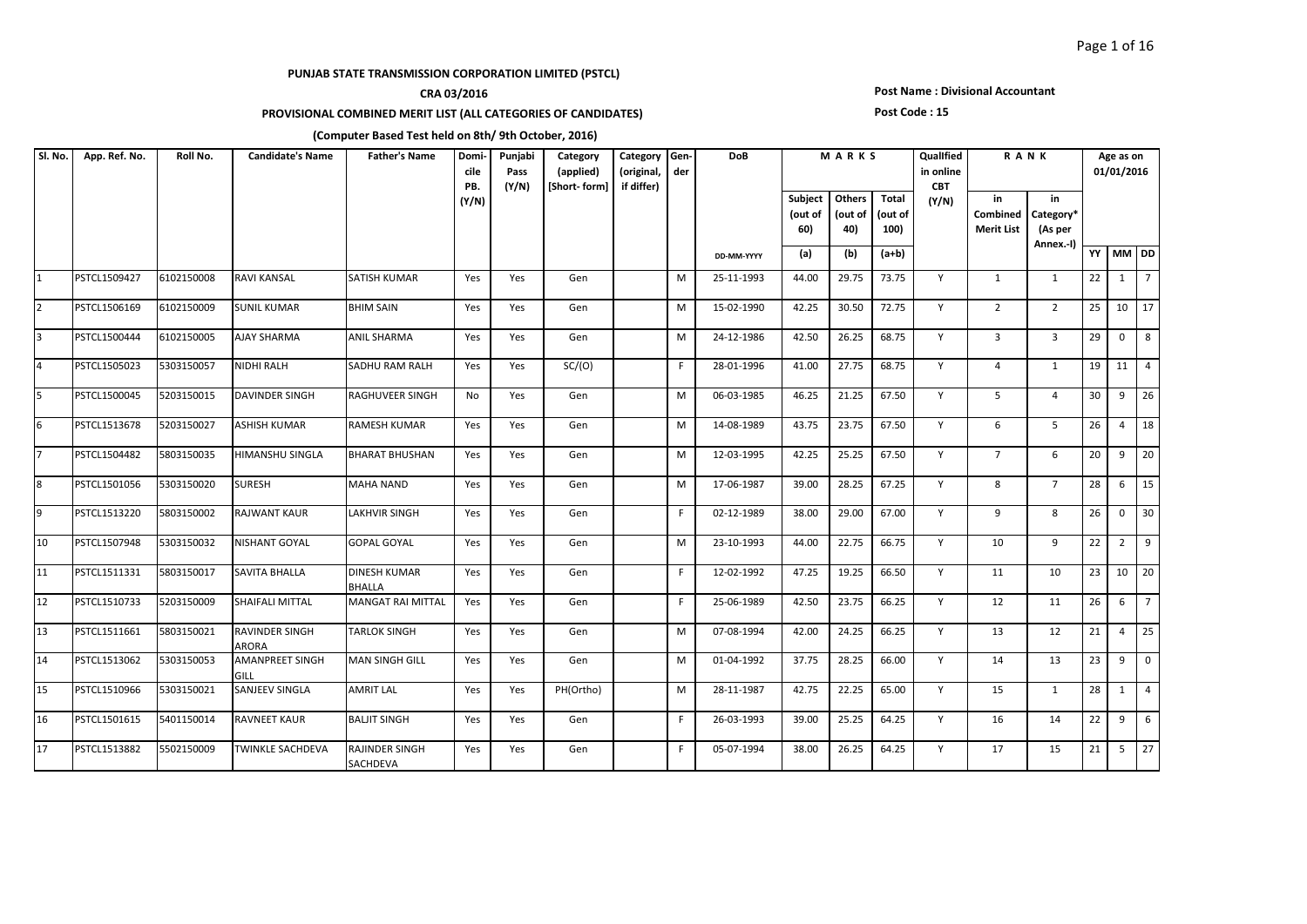## **CRA 03/2016**

### **PROVISIONAL COMBINED MERIT LIST (ALL CATEGORIES OF CANDIDATES)**

### **Post Name : Divisional Accountant**

#### **Post Code : 15**

| SI. No. | App. Ref. No. | Roll No.   | <b>Candidate's Name</b>             | <b>Father's Name</b>           | Domi-<br>cile<br>PB. | Punjabi<br>Pass<br>(Y/N) | Category<br>(applied)<br>[Short-form] | Category Gen-<br>(original,<br>if differ) | der | <b>DoB</b> |                                  | MARKS                    |                          | Qualified<br>in online<br><b>CBT</b> |                                     | <b>RANK</b>                             |    | Age as on<br>01/01/2016 |                         |
|---------|---------------|------------|-------------------------------------|--------------------------------|----------------------|--------------------------|---------------------------------------|-------------------------------------------|-----|------------|----------------------------------|--------------------------|--------------------------|--------------------------------------|-------------------------------------|-----------------------------------------|----|-------------------------|-------------------------|
|         |               |            |                                     |                                | (Y/N)                |                          |                                       |                                           |     |            | <b>Subject</b><br>(out of<br>60) | Others<br>(out of<br>40) | Total<br>(out of<br>100) | (Y/N)                                | in<br>Combined<br><b>Merit List</b> | in<br>Category*<br>(As per<br>Annex.-I) |    |                         |                         |
|         |               |            |                                     |                                |                      |                          |                                       |                                           |     | DD-MM-YYYY | (a)                              | (b)                      | $(a+b)$                  |                                      |                                     |                                         | YY | MM DD                   |                         |
| 18      | PSTCL1511801  | 5502150003 | <b>SURBHI NARANG</b>                | HARISH NARANG                  | Yes                  | Yes                      | Gen                                   |                                           | F.  | 06-10-1993 | 40.25                            | 23.75                    | 64.00                    | Y                                    | 18                                  | 16                                      | 22 | $\overline{2}$          | 26                      |
| 19      | PSTCL1512947  | 5203150024 | <b>SANJEEV KUMAR</b>                | UGGAR SAIN GOYAL               | Yes                  | Yes                      | Gen                                   |                                           | M   | 28-02-1983 | 44.00                            | 18.75                    | 62.75                    | Y                                    | 19                                  | 17                                      | 32 | 10 <sup>1</sup>         | $\overline{4}$          |
| 20      | PSTCL1513820  | 5803150005 | ARSHDEEP KAUR PUNIA BHUPINDER SINGH |                                | Yes                  | Yes                      | Gen                                   |                                           | F.  | 16-09-1992 | 37.75                            | 25.00                    | 62.75                    | Y                                    | 20                                  | 18                                      | 23 | $\overline{3}$          | 16                      |
| 21      | PSTCL1509084  | 5101150011 | <b>SUNIL KUMAR</b>                  | UMESH CHAND                    | Yes                  | Yes                      | Gen                                   |                                           | M   | 13-11-1985 | 36.75                            | 26.00                    | 62.75                    | Y                                    | 21                                  | 19                                      | 30 | 1                       | $\sqrt{19}$             |
| 22      | PSTCL1502772  | 5303150055 | <b>ARASHDEEP KAUR</b>               | <b>GURVINDER SINGH</b>         | Yes                  | Yes                      | Gen                                   |                                           | F.  | 24-06-1991 | 37.50                            | 25.00                    | 62.50                    | Y                                    | 22                                  | 20                                      | 24 | 6                       | 8                       |
| 23      | PSTCL1516934  | 5502150015 | <b>PUNEET SINGH</b>                 | <b>PARMINDER SINGH</b>         | Yes                  | Yes                      | Gen                                   |                                           | M   | 04-06-1993 | 40.00                            | 22.25                    | 62.25                    | Y                                    | 23                                  | 21                                      | 22 | 6                       | 28                      |
| 24      | PSTCL1501926  | 5803150062 | <b>DAMANDEEP SINGH</b>              | <b>DALJIT SINGH</b>            | Yes                  | Yes                      | Gen                                   |                                           | M   | 28-05-1992 | 39.50                            | 22.50                    | 62.00                    | Y                                    | 24                                  | 22                                      | 23 | $\overline{7}$          | $\overline{4}$          |
| 25      | PSTCL1515273  | 6102150003 | <b>GUNSAHIB SINGH</b>               | PARMINDER SINGH                | Yes                  | Yes                      | Gen                                   |                                           | M   | 29-10-1994 | 41.50                            | 20.00                    | 61.50                    | Y                                    | 25                                  | 23                                      | 21 | $\overline{2}$          | $\overline{\mathbf{3}}$ |
| 26      | PSTCL1508401  | 5803150013 | <b>VISHAL GOOMBER</b>               | RAJESH KUMAR<br><b>GOOMBER</b> | Yes                  | Yes                      | Gen                                   |                                           | M   | 10-10-1989 | 38.00                            | 23.50                    | 61.50                    | Y                                    | 26                                  | 24                                      | 26 | $\overline{2}$          | 22                      |
| 27      | PSTCL1516520  | 5303150041 | <b>CHANPREET KAUR</b>               | HARPAL SINGH SODHI             | No                   | Yes                      | Gen                                   |                                           | F.  | 28-08-1988 | 42.50                            | 18.75                    | 61.25                    | Y                                    | 27                                  | 25                                      | 27 | $\overline{4}$          | $\vert$ 4               |
| 28      | PSTCL1501772  | 5803150033 | <b>HARSIMRAN SINGH</b>              | SHAMSHER JIT SINGH             | Yes                  | Yes                      | Gen                                   |                                           | M   | 26-05-1990 | 40.75                            | 20.50                    | 61.25                    | Y                                    | 28                                  | 26                                      | 25 | $7\overline{ }$         | 6                       |
| 29      | PSTCL1514035  | 5803150051 | <b>NANCY SINGLA</b>                 | PAWAN SINGLA                   | Yes                  | Yes                      | Gen                                   |                                           | F.  | 13-03-1993 | 38.75                            | 22.25                    | 61.00                    | Y                                    | 29                                  | 27                                      | 22 | 9                       | $\frac{1}{9}$           |
| 30      | PSTCL1511886  | 5502150023 | <b>ANKUSH ARORA</b>                 | <b>GULSHAN ARORA</b>           | Yes                  | Yes                      | Gen                                   |                                           | M   | 18-10-1992 | 48.75                            | 11.75                    | 60.50                    | Y                                    | 30                                  | 28                                      | 23 | $\overline{2}$          | 14                      |
| 31      | PSTCL1511890  | 5803150012 | <b>MANNAT GUPTA</b>                 | <b>MURARI LAL GUPTA</b>        | No                   | Yes                      | Gen                                   |                                           | F.  | 26-01-1997 | 36.75                            | 23.50                    | 60.25                    | Y                                    | 31                                  | 29                                      | 18 | 11 <sup>1</sup>         | 6                       |
| 32      | PSTCL1502859  | 5803150097 | <b>RAJANDEEP KAUR</b>               | YADWINDER SINGH                | Yes                  | Yes                      | Gen                                   |                                           | F.  | 23-02-1995 | 33.75                            | 26.25                    | 60.00                    | Y                                    | 32                                  | 30                                      | 20 |                         | 10 9                    |
| 33      | PSTCL1500053  | 5601150001 | <b>ARUN BANGA</b>                   | <b>RAJINDER</b>                | Yes                  | Yes                      | Gen                                   |                                           | M   | 25-09-1991 | 43.75                            | 16.00                    | 59.75                    | Y                                    | 33                                  | 31                                      | 24 | $\overline{3}$          | $\overline{7}$          |
| 34      | PSTCL1516929  | 5502150033 | <b>CHETAN KALRA</b>                 | <b>BALDEV RAJ KALRA</b>        | Yes                  | Yes                      | Gen                                   |                                           | M   | 25-11-1991 | 42.75                            | 17.00                    | 59.75                    | Y                                    | 34                                  | 32                                      | 24 | 1                       | $\overline{z}$          |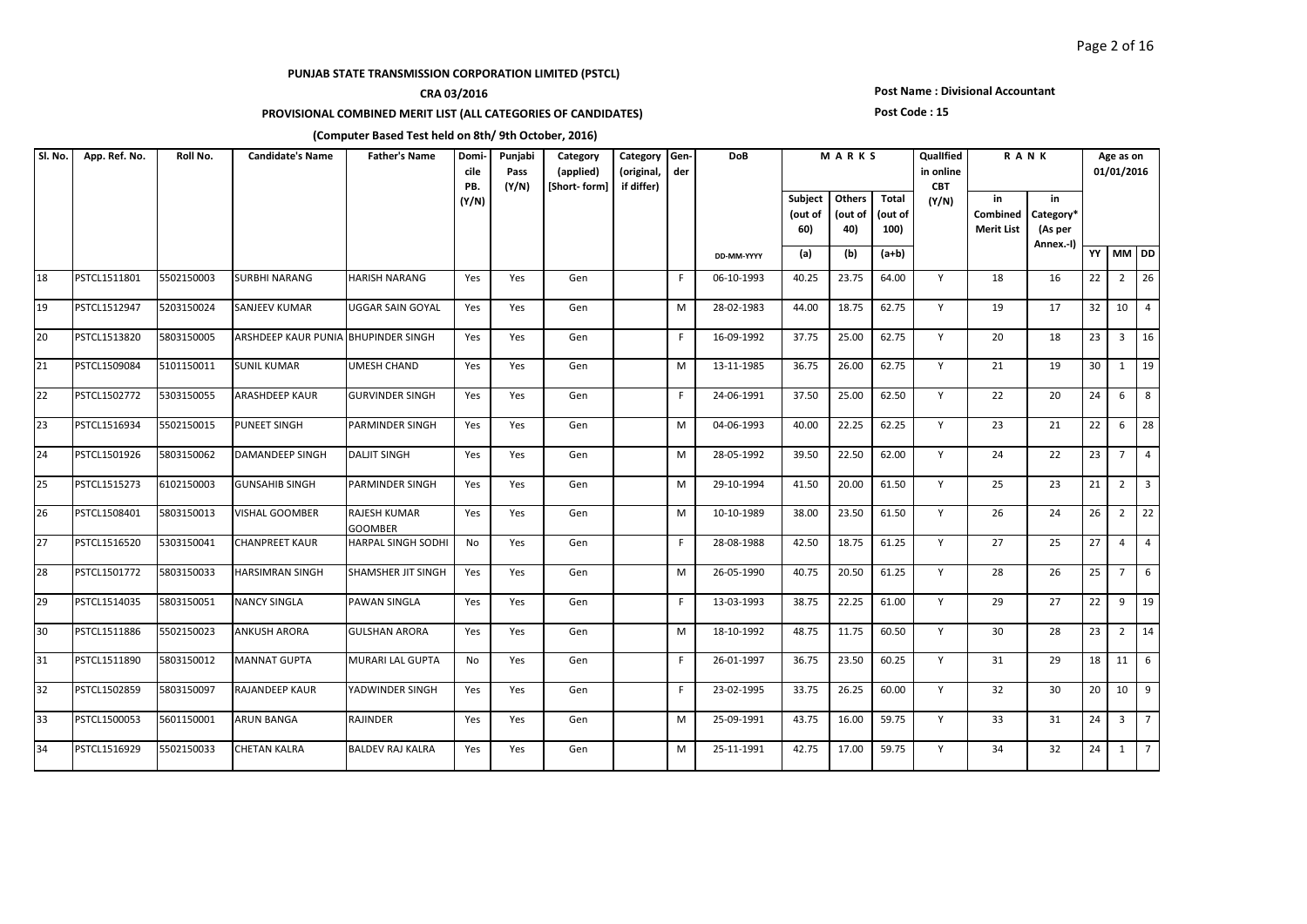## **CRA 03/2016**

### **PROVISIONAL COMBINED MERIT LIST (ALL CATEGORIES OF CANDIDATES)**

#### **Post Name : Divisional Accountant**

#### **Post Code : 15**

| SI. No. | App. Ref. No. | Roll No.   | <b>Candidate's Name</b> | <b>Father's Name</b>                 | Domi-<br>cile<br>PB. | Punjabi<br>Pass<br>(Y/N) | Category<br>(applied)<br>[Short-form] | Category<br>(original,<br>if differ) | Gen-<br>der | <b>DoB</b> |                           | MARKS                    |                          | Qualified<br>in online<br><b>CBT</b> | RANK                                       |                                         |    | Age as on<br>01/01/2016 |                   |
|---------|---------------|------------|-------------------------|--------------------------------------|----------------------|--------------------------|---------------------------------------|--------------------------------------|-------------|------------|---------------------------|--------------------------|--------------------------|--------------------------------------|--------------------------------------------|-----------------------------------------|----|-------------------------|-------------------|
|         |               |            |                         |                                      | (Y/N)                |                          |                                       |                                      |             |            | Subject<br>(out of<br>60) | Others<br>(out of<br>40) | Total<br>(out of<br>100) | (Y/N)                                | in<br><b>Combined</b><br><b>Merit List</b> | in<br>Category*<br>(As per<br>Annex.-I) |    |                         |                   |
|         |               |            |                         |                                      |                      |                          |                                       |                                      |             | DD-MM-YYYY | (a)                       | (b)                      | $(a+b)$                  |                                      |                                            |                                         |    | YY MM DD                |                   |
| 35      | PSTCL1504506  | 5303150018 | <b>AMANDEEP SINGH</b>   | AMARJEET SINGH                       | No                   | Yes                      | Gen                                   |                                      | M           | 06-06-1987 | 41.50                     | 18.25                    | 59.75                    | Y                                    | 35                                         | 33                                      | 28 | 6                       | 26                |
| 36      | PSTCL1508123  | 5502150012 | <b>RAM PARVESH</b>      | <b>RAM KUMAR</b>                     | Yes                  | Yes                      | Gen                                   |                                      | M           | 02-08-1990 | 39.25                     | 20.50                    | 59.75                    | Y                                    | 36                                         | 34                                      | 25 | $\overline{4}$          | $ 30\rangle$      |
| 37      | PSTCL1503903  | 5502150011 | <b>SANCHIT AGGARWAL</b> | YOGESH KRISHAN<br><b>AGGARWAL</b>    | Yes                  | Yes                      | Gen                                   |                                      | M           | 11-04-1994 | 43.00                     | 16.50                    | 59.50                    | Y                                    | 37                                         | 35                                      | 21 | 8                       | $\vert$ 21        |
| 38      | PSTCL1510582  | 5401150008 | PRIKITA SHARMA          | RAKESH KUMAR<br>SHARMA               | Yes                  | Yes                      | Gen                                   |                                      | F.          | 03-10-1993 | 37.75                     | 21.75                    | 59.50                    | Y                                    | 38                                         | 36                                      | 22 | $2^{\circ}$             | 129               |
| 39      | PSTCL1514045  | 5803150054 | <b>SHIVANI GOYAL</b>    | RAKESH GOYAL                         | Yes                  | Yes                      | Gen                                   |                                      | F.          | 07-03-1997 | 35.00                     | 24.50                    | 59.50                    | Y                                    | 39                                         | 37                                      | 18 |                         | $9 \mid 25$       |
| 40      | PSTCL1504504  | 5303150007 | <b>BALJEET KAUR</b>     | SALVINDER SINGH                      | <b>No</b>            | Yes                      | Gen                                   |                                      | F.          | 08-10-1990 | 34.25                     | 25.25                    | 59.50                    | Y                                    | 40                                         | 38                                      | 25 |                         | $2 \overline{24}$ |
| 41      | PSTCL1512126  | 5803150060 | <b>CHETAN GARG</b>      | <b>RAMAN GARG</b>                    | Yes                  | Yes                      | Gen                                   |                                      | M           | 05-09-1993 | 44.25                     | 15.00                    | 59.25                    | Y                                    | 41                                         | 39                                      | 22 | $\overline{3}$          | $\overline{27}$   |
| 42      | PSTCL1501082  | 5803150034 | <b>DEEPIKA</b>          | ASHWANI KUMAR<br>MALHOTRA            | Yes                  | Yes                      | Gen                                   |                                      | F.          | 25-08-1991 | 41.50                     | 17.75                    | 59.25                    | Y                                    | 42                                         | 40                                      | 24 | $\overline{4}$          | $\overline{7}$    |
| 43      | PSTCL1500777  | 5303150026 | <b>SATVEER SINGH</b>    | JAGTAR SINGH                         | Yes                  | Yes                      | SC/(O)                                |                                      | M           | 24-02-1995 | 33.00                     | 26.00                    | 59.00                    | Y                                    | 43                                         | $\overline{2}$                          | 20 | 10                      | 8                 |
| 44      | PSTCL1505304  | 5203150011 | <b>SANDEEP KUMAR</b>    | <b>NAVEEN KUMAR</b><br>GARG          | Yes                  | Yes                      | Gen                                   |                                      | М           | 20-09-1989 | 39.25                     | 19.50                    | 58.75                    | Y                                    | 44                                         | 41                                      | 26 |                         | $3 \mid 12$       |
| 45      | PSTCL1511430  | 5803150006 | <b>KESHAV BANSAL</b>    | SANJAY KUMAR                         | Yes                  | Yes                      | Gen                                   |                                      | M           | 22-11-1994 | 38.75                     | 20.00                    | 58.75                    | Y                                    | 45                                         | 42                                      | 21 |                         | $1 \mid 10$       |
| 46      | PSTCL1504508  | 5803150073 | <b>GURWINDER AKUR</b>   | <b>SUKHDEV SINGH</b>                 | Yes                  | Yes                      | Gen                                   |                                      | F.          | 06-10-1989 | 42.50                     | 15.50                    | 58.00                    | Y                                    | 46                                         | 43                                      | 26 |                         | $2 \mid 26$       |
| 47      | PSTCL1509597  | 5803150071 | PREETY PANDEY           | <b>VIJAY PANDEY</b>                  | No                   | Yes                      | Gen                                   |                                      | F.          | 08-10-1992 | 42.75                     | 15.00                    | 57.75                    | Y                                    | 47                                         | 44                                      | 23 | $2^{\circ}$             | 24                |
| 48      | PSTCL1511313  | 5803150037 | PRIYA GUPTA             | <b>ASHWANI KUMAR</b><br><b>GUPTA</b> | Yes                  | Yes                      | Gen                                   |                                      | F.          | 10-02-1992 | 41.75                     | 16.00                    | 57.75                    | Y                                    | 48                                         | 45                                      | 23 |                         | $10 \mid 22$      |
| 49      | PSTCL1509400  | 5502150001 | <b>LOVISH SINGLA</b>    | PREM SINGLA                          | Yes                  | Yes                      | Gen                                   |                                      | M           | 24-07-1992 | 39.25                     | 18.50                    | 57.75                    | Y                                    | 49                                         | 46                                      | 23 | 5 <sup>5</sup>          | 8                 |
| 50      | PSTCL1511689  | 5803150101 | SHEEKHA                 | PREM KUMAR                           | Yes                  | Yes                      | Gen                                   |                                      | F.          | 12-11-1993 | 36.50                     | 21.25                    | 57.75                    | Y                                    | 50                                         | 47                                      | 22 |                         | $1 \overline{20}$ |
| 51      | PSTCL1505978  | 5901150002 | <b>SUMEER KUMAR</b>     | <b>BALRAM KUMAR</b>                  | Yes                  | Yes                      | Gen                                   |                                      | M           | 10-03-1986 | 42.00                     | 15.25                    | 57.25                    | Y                                    | 51                                         | 48                                      | 29 | 9                       | $\overline{22}$   |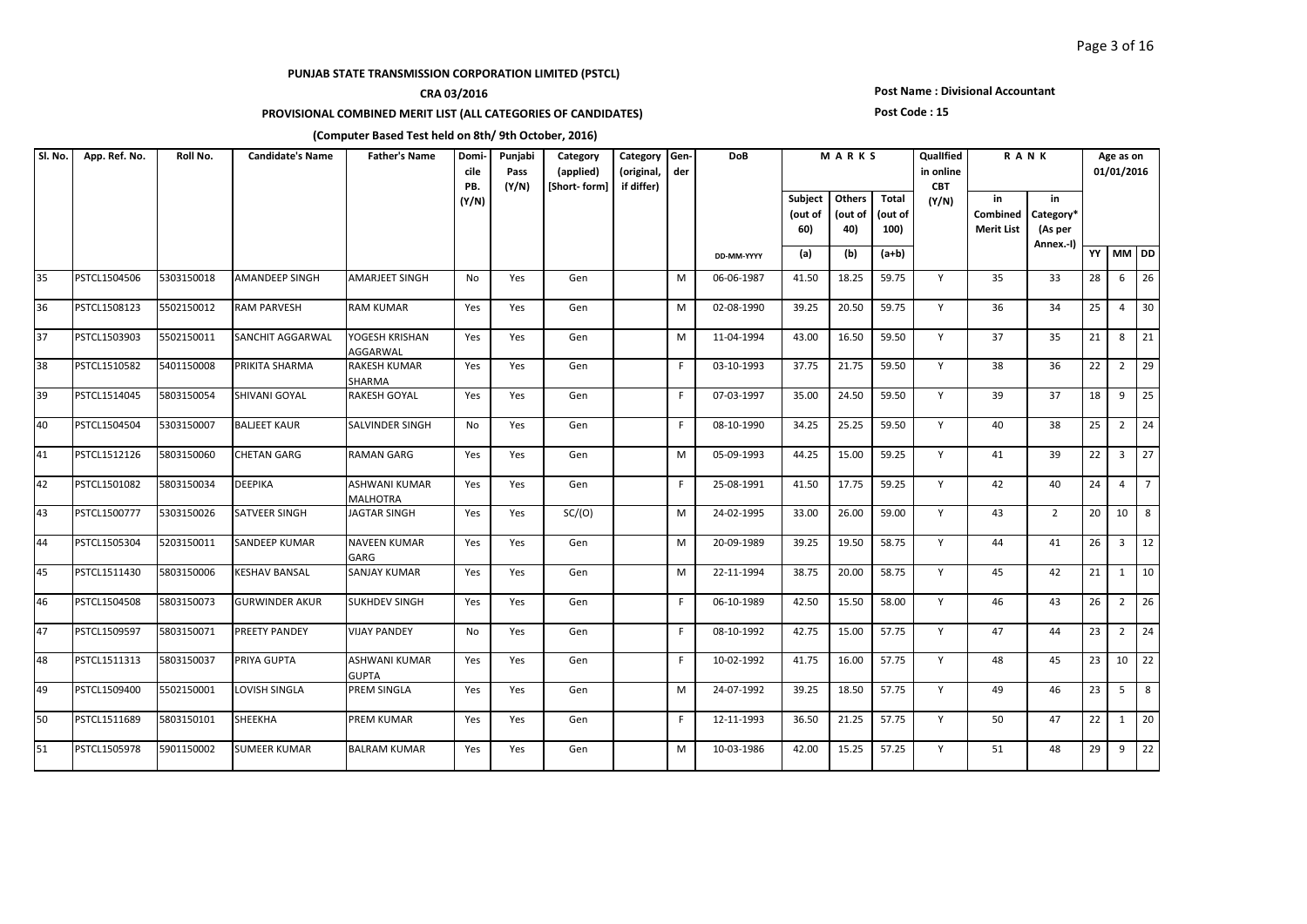## **CRA 03/2016**

### **PROVISIONAL COMBINED MERIT LIST (ALL CATEGORIES OF CANDIDATES)**

#### **Post Name : Divisional Accountant**

#### **Post Code : 15**

| Sl. No. | App. Ref. No. | Roll No.   | <b>Candidate's Name</b>              | <b>Father's Name</b>         | Domi-<br>cile<br>PB. | Punjabi<br>Pass<br>(Y/N) | Category<br>(applied)<br>[Short-form] | Category Gen-<br>(original,<br>if differ) | der | <b>DoB</b> |                           | MARKS                    |                          | Qualified<br>in online<br><b>CBT</b> |                                     | <b>RANK</b>                             |    | Age as on<br>01/01/2016 |                   |
|---------|---------------|------------|--------------------------------------|------------------------------|----------------------|--------------------------|---------------------------------------|-------------------------------------------|-----|------------|---------------------------|--------------------------|--------------------------|--------------------------------------|-------------------------------------|-----------------------------------------|----|-------------------------|-------------------|
|         |               |            |                                      |                              | (Y/N)                |                          |                                       |                                           |     |            | Subject<br>(out of<br>60) | Others<br>(out of<br>40) | Total<br>(out of<br>100) | (Y/N)                                | in<br>Combined<br><b>Merit List</b> | in<br>Category*<br>(As per<br>Annex.-I) |    |                         |                   |
|         |               |            |                                      |                              |                      |                          |                                       |                                           |     | DD-MM-YYYY | (a)                       | (b)                      | $(a+b)$                  |                                      |                                     |                                         |    | YY MM DD                |                   |
| 52      | PSTCL1500468  | 5803150083 | <b>DEEPAK PUSHA</b>                  | <b>RAJ KUMAR PUSHA</b>       | Yes                  | Yes                      | Gen                                   |                                           | M   | 12-09-1992 | 37.50                     | 19.75                    | 57.25                    | Y                                    | 52                                  | 49                                      | 23 |                         | $3 \mid 20$       |
| 53      | PSTCL1501601  | 5401150002 | <b>HARRPEET SINGH</b>                | PARAMJEET SINGH              | Yes                  | Yes                      | Gen                                   |                                           | M   | 15-07-1988 | 45.00                     | 12.00                    | 57.00                    | Y                                    | 53                                  | 50                                      | 27 | 5                       | $\overline{17}$   |
| 54      | PSTCL1514088  | 5803150088 | <b>MINI PAHUJA</b>                   | <b>SHAM LAL PAHUJA</b>       | Yes                  | Yes                      | Gen                                   |                                           | F.  | 09-03-1990 | 33.75                     | 23.25                    | 57.00                    | Y                                    | 54                                  | 51                                      | 25 | 9                       | $\vert$ 23        |
| 55      | PSTCL1512087  | 5303150027 | <b>JAGJIT SINGH</b>                  | <b>SUKHWINDER SINGH</b>      | No                   | Yes                      | Gen                                   |                                           | M   | 21-03-1996 | 30.25                     | 26.75                    | 57.00                    | Y                                    | 55                                  | 52                                      | 19 | 9                       | $\vert$ 11        |
| 56      | PSTCL1501679  | 6001150009 | <b>MEENA</b>                         | <b>RAM SAJIVAN</b>           | Yes                  | Yes                      | Gen                                   |                                           | F.  | 07-07-1989 | 39.25                     | 17.25                    | 56.50                    | Y                                    | 56                                  | 53                                      | 26 |                         | $5 \mid 25$       |
| 57      | PSTCL1516588  | 5803150089 | <b>SACHIN</b>                        | <b>BALKRISHAN JINDAL</b>     | Yes                  | Yes                      | Gen                                   |                                           | M   | 01-11-1987 | 36.25                     | 20.25                    | 56.50                    | Y                                    | 57                                  | 54                                      | 28 |                         | $2 \mid 0$        |
| 58      | PSTCL1504481  | 5803150024 | <b>SHARU GARG</b>                    | <b>SANJEEV KUMAR</b><br>GARG | Yes                  | Yes                      | Gen                                   |                                           | F.  | 14-10-1994 | 31.75                     | 24.75                    | 56.50                    | Y                                    | 58                                  | 55                                      | 21 | $2^{\circ}$             | 18                |
| 59      | PSTCL1511679  | 5203150029 | <b>HONEY GARG</b>                    | <b>KIRAN PAL GARG</b>        | Yes                  | Yes                      | Gen                                   |                                           | M   | 28-10-1994 | 41.00                     | 15.00                    | 56.00                    | Y                                    | 59                                  | 56                                      | 21 | $2^{\circ}$             | $\overline{4}$    |
| 60      | PSTCL1506549  | 5803150094 | <b>GAURAV GUPTA</b>                  | <b>SATPAL GUPTA</b>          | Yes                  | Yes                      | Gen                                   |                                           | M   | 09-08-1988 | 37.50                     | 18.50                    | 56.00                    | Y                                    | 60                                  | 57                                      | 27 | $\overline{4}$          | 23                |
| 61      | PSTCL1513165  | 5203150016 | SEHAJMEET KAUR                       | <b>JASKARAN SINGH</b>        | Yes                  | Yes                      | Gen                                   |                                           | F.  | 28-04-1993 | 40.50                     | 15.25                    | 55.75                    | Y                                    | 61                                  | 58                                      | 22 |                         | $8 \mid 4$        |
| 62      | PSTCL1506111  | 5101150003 | <b>MANISHA SEHGAL</b>                | <b>UMESH SEHGAL</b>          | Yes                  | Yes                      | Gen                                   |                                           | F.  | 29-08-1992 | 36.25                     | 19.25                    | 55.50                    | Y                                    | 62                                  | 59                                      | 23 | $\overline{4}$          | $\overline{3}$    |
| 63      | PSTCL1506059  | 5803150095 | <b>MUNISH KUMAR</b><br>GOYAL         | <b>CHARAN DASS GOYAL</b>     | Yes                  | Yes                      | Gen                                   |                                           | M   | 12-12-1995 | 40.50                     | 14.75                    | 55.25                    | Y                                    | 63                                  | 60                                      | 20 | $\mathbf{0}$            | 20                |
| 64      | PSTCL1502540  | 5303150002 | RUBBY                                | PAWAN KUMAR<br><b>MITTAL</b> | Yes                  | Yes                      | Gen                                   |                                           | F   | 20-09-1991 | 38.50                     | 16.50                    | 55.00                    | Y                                    | 64                                  | 61                                      | 24 | $\overline{3}$          | $\vert$ 12        |
| 65      | PSTCL1505028  | 5803150077 | <b>MANPREET KAUR</b>                 | <b>KASHMIR SINGH</b>         | Yes                  | Yes                      | Gen                                   |                                           | F.  | 09-01-1990 | 35.00                     | 19.50                    | 54.50                    | Y                                    | 65                                  | 62                                      | 25 |                         |                   |
| 66      | PSTCL1514554  | 5203150012 | <b>DIMPLE CHAND</b><br><b>TAYWAL</b> | <b>HARI CHAND</b>            | Yes                  | Yes                      | ES-D                                  |                                           | M   | 13-10-1990 | 30.25                     | 24.25                    | 54.50                    | Y                                    | 66                                  | 1                                       | 25 |                         | $2 \mid 19$       |
| 67      | PSTCL1503635  | 5803150053 | <b>ARSHDEEP SINGH</b>                | YADWINDER SINGH              | Yes                  | Yes                      | SC/(O)                                |                                           | M   | 13-11-1993 | 28.50                     | 26.00                    | 54.50                    | Y                                    | 67                                  | $\overline{3}$                          | 22 |                         | $1 \overline{19}$ |
| 68      | PSTCL1504238  | 5303150030 | HARMANDEEP SINGH                     | <b>DALVIR SINGH</b>          | Yes                  | Yes                      | Gen                                   |                                           | M   | 17-01-1992 | 31.75                     | 22.25                    | 54.00                    | Y                                    | 68                                  | 63                                      | 23 |                         | $11 \mid 15$      |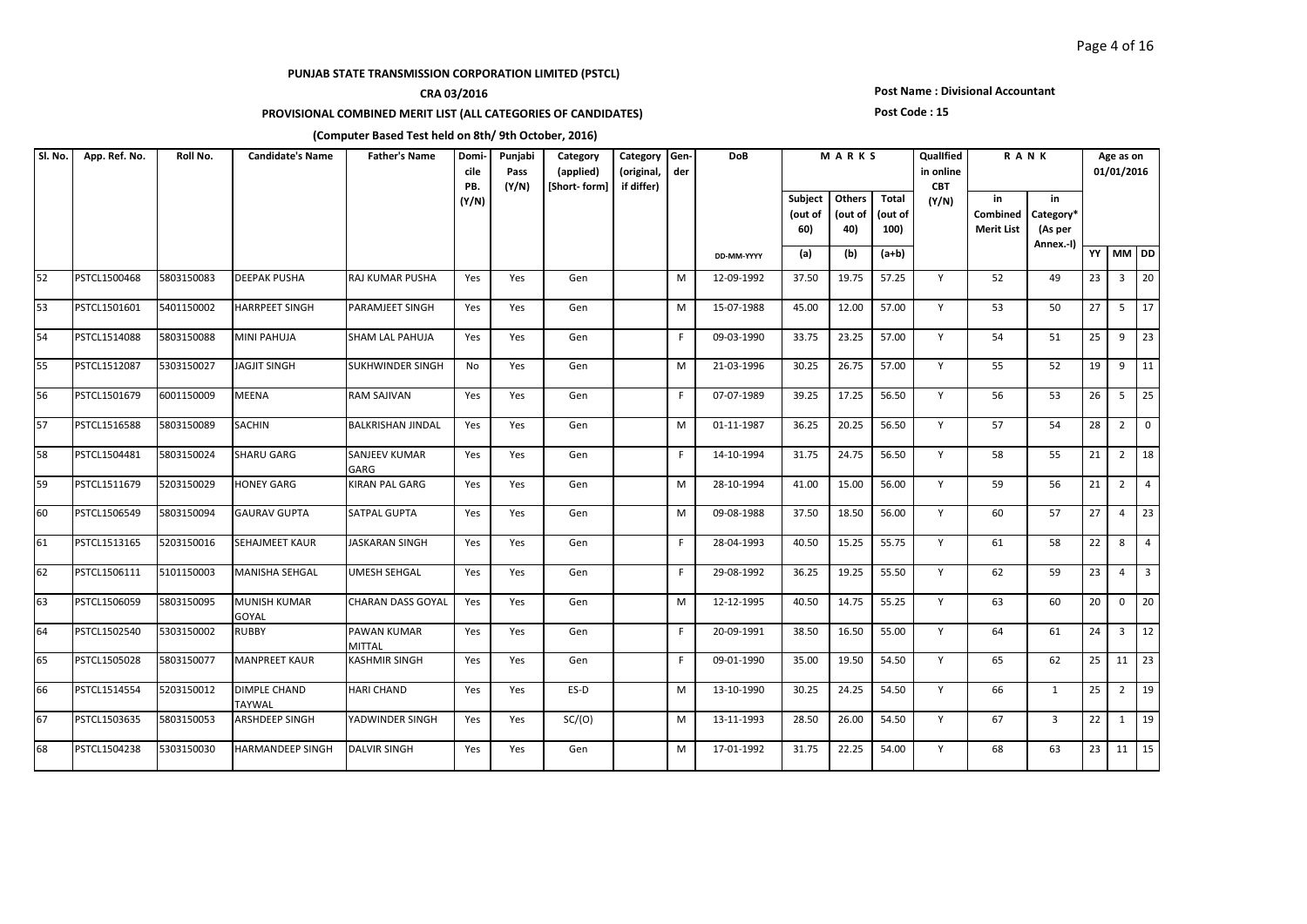## **CRA 03/2016**

### **PROVISIONAL COMBINED MERIT LIST (ALL CATEGORIES OF CANDIDATES)**

#### **Post Name : Divisional Accountant**

#### **Post Code : 15**

| Sl. No. | App. Ref. No. | Roll No.   | <b>Candidate's Name</b>              | <b>Father's Name</b>                 | Domi-<br>cile<br>PB. | Punjabi<br>Pass<br>(Y/N) | Category<br>(applied)<br>[Short-form] | Category<br>(original,<br>if differ) | Gen-<br>der | DoB        |                           | MARKS                    |                                 | Qualified<br>in online<br><b>CBT</b> |                                     | <b>RANK</b>                             |    | Age as on<br>01/01/2016 |                 |
|---------|---------------|------------|--------------------------------------|--------------------------------------|----------------------|--------------------------|---------------------------------------|--------------------------------------|-------------|------------|---------------------------|--------------------------|---------------------------------|--------------------------------------|-------------------------------------|-----------------------------------------|----|-------------------------|-----------------|
|         |               |            |                                      |                                      | (Y/N)                |                          |                                       |                                      |             |            | Subject<br>(out of<br>60) | Others<br>(out of<br>40) | <b>Total</b><br>(out of<br>100) | (Y/N)                                | in<br>Combined<br><b>Merit List</b> | in<br>Category*<br>(As per<br>Annex.-I) |    |                         |                 |
|         |               |            |                                      |                                      |                      |                          |                                       |                                      |             | DD-MM-YYYY | (a)                       | (b)                      | $(a+b)$                         |                                      |                                     |                                         |    | YY MM DD                |                 |
| 69      | PSTCL1512347  | 5803150067 | <b>JASPREET KAUR</b>                 | <b>BALWANT SINGH</b>                 | Yes                  | Yes                      | Gen                                   |                                      | F.          | 21-01-1995 | 28.00                     | 26.00                    | 54.00                           | Y                                    | 69                                  | 64                                      | 20 |                         | $11 \quad 11$   |
| 70      | PSTCL1507209  | 5803150090 | <b>NEELAM SALUJA</b>                 | VEER BHAN                            | Yes                  | Yes                      | Gen                                   |                                      | F.          | 29-05-1991 | 44.75                     | 9.00                     | 53.75                           | Y                                    | 70                                  | 65                                      | 24 | $7^{\circ}$             | $\vert$ 3       |
| 71      | PSTCL1513315  | 6102150007 | <b>DHRUV MITTAL</b>                  | BIPPAN KUMAR<br><b>MITTAL</b>        | Yes                  | Yes                      | Gen                                   |                                      | M           | 21-08-1995 | 36.25                     | 17.50                    | 53.75                           | Y                                    | 71                                  | 66                                      | 20 | $\overline{4}$          | $\vert$ 11      |
| 72      | PSTCL1516748  | 5803150079 | PENNY ARORA                          | <b>SURESH KUMAR</b>                  | Yes                  | Yes                      | Gen                                   |                                      | F.          | 28-10-1994 | 35.75                     | 18.00                    | 53.75                           | Y                                    | 72                                  | 67                                      | 21 | $\overline{2}$          | $\overline{4}$  |
| 73      | PSTCL1502575  | 5803150056 | JATINDER SINGH                       | <b>RAM SINGH</b>                     | Yes                  | Yes                      | SC/(MB)                               |                                      | M           | 25-12-1992 | 29.25                     | 24.50                    | 53.75                           | Y                                    | 73                                  | $\mathbf{1}$                            | 23 | $\mathbf{0}$            | $7^{\circ}$     |
| 74      | PSTCL1511385  | 5803150058 | <b>RAGHAV N</b>                      | MAHESH JAIN                          | Yes                  | Yes                      | Gen                                   |                                      | M           | 25-07-1993 | 34.75                     | 18.75                    | 53.50                           | Y                                    | 74                                  | 68                                      | 22 | 5                       | $\overline{z}$  |
| 75      | PSTCL1511351  | 5803150019 | <b>RAKESH KUMAR</b><br><b>CHAWLA</b> | SH. AMARJIT CHAWLA                   | Yes                  | Yes                      | Gen                                   |                                      | M           | 02-05-1987 | 27.75                     | 25.75                    | 53.50                           | Y                                    | 75                                  | 69                                      | 28 | $\overline{7}$          | 30              |
| 76      | PSTCL1511845  | 5303150015 | PRABHPREET                           | <b>KULWINDER PAL</b><br><b>SINGH</b> | Yes                  | Yes                      | Gen                                   |                                      | F.          | 07-07-1992 | 34.25                     | 19.00                    | 53.25                           | Y                                    | 76                                  | 70                                      | 23 | 5                       | 25              |
| 77      | PSTCL1515451  | 5803150020 | <b>AMANPREET SINGH</b>               | MOHINDERJEET SINGH                   | Yes                  | Yes                      | Gen                                   |                                      | M           | 13-01-1993 | 32.25                     | 21.00                    | 53.25                           | Y                                    | 77                                  | 71                                      | 22 |                         | $11 \mid 19$    |
| 78      | PSTCL1516319  | 5401150031 | <b>GURJIT KAUR</b>                   | <b>MANOHAR SINGH</b>                 | Yes                  | Yes                      | Gen                                   |                                      | F.          | 23-07-1990 | 39.50                     | 13.50                    | 53.00                           | Y                                    | 78                                  | 72                                      | 25 | 5                       | $\vert$ 9       |
| 79      | PSTCL1506858  | 5803150082 | <b>NARINDER KAUR</b>                 | TARLOCHAN SINGH                      | Yes                  | Yes                      | Gen                                   |                                      | F.          | 26-01-1995 | 39.00                     | 14.00                    | 53.00                           | Y                                    | 79                                  | 73                                      | 20 | 11 <sup>1</sup>         | 6               |
| 80      | PSTCL1513335  | 5203150014 | <b>KARAN GARG</b>                    | SH BHOJ RAJ GARG                     | Yes                  | Yes                      | Gen                                   |                                      | м           | 02-03-1993 | 36.50                     | 16.25                    | 52.75                           | Y                                    | 80                                  | 74                                      | 22 | 9                       | 30              |
| 81      | PSTCL1506136  | 5401150020 | <b>SAKSHI</b>                        | NARENDER SINGH                       | Yes                  | Yes                      | Gen                                   |                                      | F.          | 18-10-1994 | 37.50                     | 14.75                    | 52.25                           | Y                                    | 81                                  | 75                                      | 21 | $\overline{2}$          | $\overline{14}$ |
| 82      | PSTCL1510734  | 5303150010 | <b>MANMEET KAUR</b>                  | LABH SINGH                           | Yes                  | Yes                      | Gen                                   |                                      | F.          | 16-04-1991 | 29.25                     | 22.75                    | 52.00                           | Y                                    | 82                                  | 76                                      | 24 | 8                       | 16              |
| 83      | PSTCL1505741  | 5803150018 | <b>LOVE KUMAR</b>                    | NARESH KUMAR                         | Yes                  | Yes                      | Gen                                   |                                      | M           | 14-07-1993 | 34.25                     | 17.50                    | 51.75                           | Y                                    | 83                                  | 77                                      | 22 | 5                       | 18              |
| 84      | PSTCL1500243  | 5203150010 | <b>VARINDER SINGLA</b>               | CHARANJIT SINGLA                     | Yes                  | Yes                      | Gen                                   |                                      | м           | 17-09-1990 | 32.50                     | 19.25                    | 51.75                           | Y                                    | 84                                  | 78                                      | 25 | $\overline{3}$          | 15              |
| 85      | PSTCL1510039  | 5203150028 | <b>KANCHAN</b>                       | ASHOK KUMAR<br>SINGLA                | Yes                  | Yes                      | Gen                                   |                                      | F.          | 24-10-1994 | 32.00                     | 19.50                    | 51.50                           | Y                                    | 85                                  | 79                                      | 21 | $\overline{2}$          | 8               |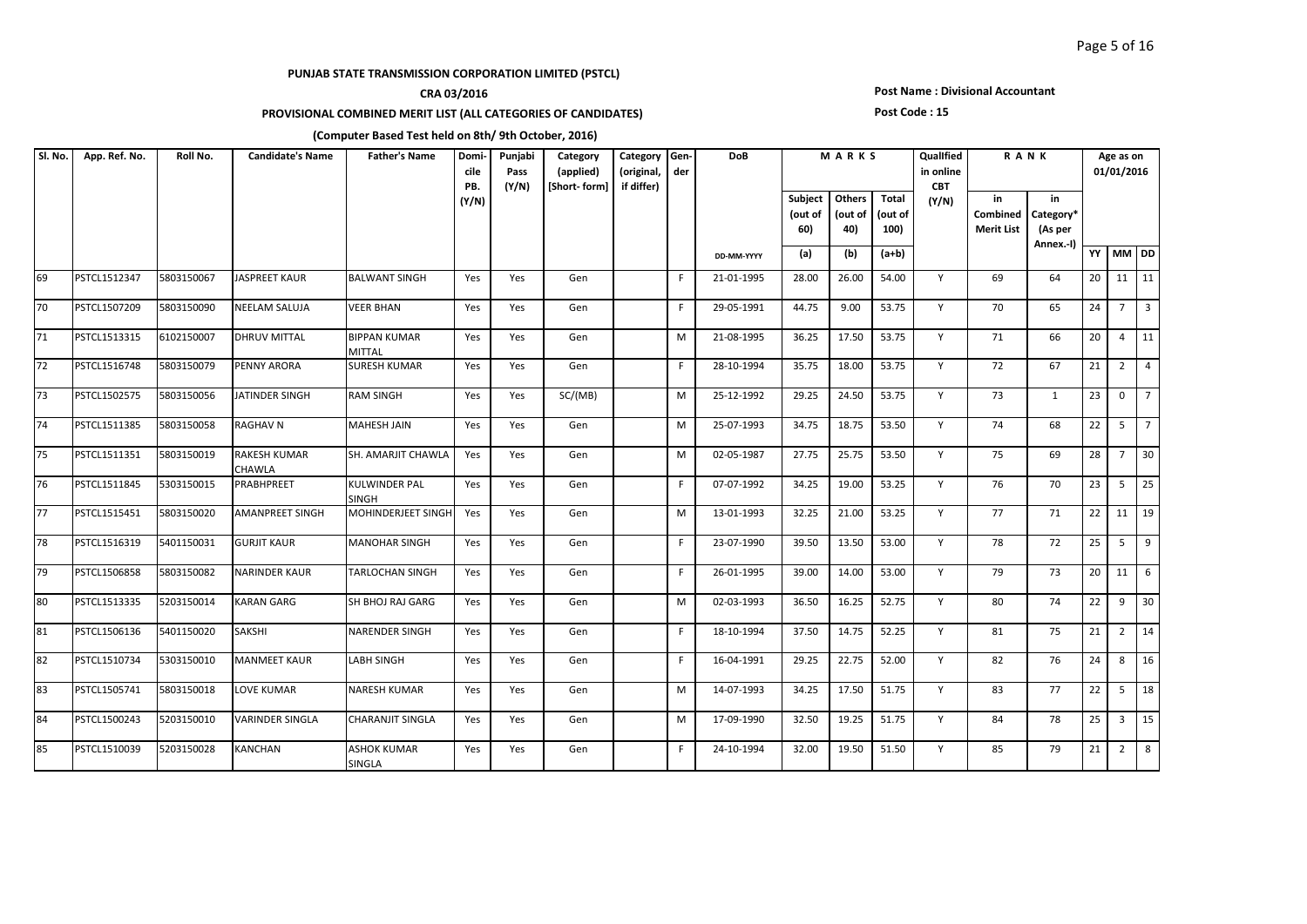## **CRA 03/2016**

### **PROVISIONAL COMBINED MERIT LIST (ALL CATEGORIES OF CANDIDATES)**

#### **Post Name : Divisional Accountant**

#### **Post Code : 15**

| SI. No. | App. Ref. No. | Roll No.   | <b>Candidate's Name</b> | <b>Father's Name</b>      | Domi-<br>cile<br>PB. | Punjabi<br>Pass<br>(Y/N) | Category<br>(applied)<br>[Short-form] | Category Gen-<br>(original,<br>if differ) | der | <b>DoB</b> |                                  | MARKS                    |                          | Qualified<br>in online<br><b>CBT</b> |                                     | <b>RANK</b>                             |    | Age as on<br>01/01/2016 |                 |
|---------|---------------|------------|-------------------------|---------------------------|----------------------|--------------------------|---------------------------------------|-------------------------------------------|-----|------------|----------------------------------|--------------------------|--------------------------|--------------------------------------|-------------------------------------|-----------------------------------------|----|-------------------------|-----------------|
|         |               |            |                         |                           | (Y/N)                |                          |                                       |                                           |     |            | <b>Subject</b><br>(out of<br>60) | Others<br>(out of<br>40) | Total<br>(out of<br>100) | (Y/N)                                | in<br>Combined<br><b>Merit List</b> | in<br>Category*<br>(As per<br>Annex.-I) |    |                         |                 |
|         |               |            |                         |                           |                      |                          |                                       |                                           |     | DD-MM-YYYY | (a)                              | (b)                      | $(a+b)$                  |                                      |                                     |                                         |    | YY MM DD                |                 |
| 86      | PSTCL1510820  | 5303150001 | <b>SHABANA</b>          | <b>AHMED RAJA</b>         | Yes                  | Yes                      | Gen                                   |                                           | F.  | 24-02-1991 | 29.25                            | 22.25                    | 51.50                    | Y                                    | 86                                  | 80                                      | 24 | 10                      | 8               |
| 87      | PSTCL1500808  | 5803150074 | <b>MRIGYA</b>           | PARDEEP KUMAR             | Yes                  | Yes                      | Gen                                   |                                           | F.  | 16-11-1993 | 27.50                            | 24.00                    | 51.50                    | Y                                    | 87                                  | 81                                      | 22 | 1                       | 16              |
| 88      | PSTCL1511413  | 5303150056 | <b>SAHIL NARANG</b>     | DESRAJ NARANG             | No                   | Yes                      | Gen                                   |                                           | M   | 23-07-1990 | 35.00                            | 16.25                    | 51.25                    | Y                                    | 88                                  | 82                                      | 25 | 5                       | 9               |
| 89      | PSTCL1500930  | 5803150007 | <b>KARAN SHARMA</b>     | SATPAL SHARMA             | Yes                  | Yes                      | Gen                                   |                                           | М   | 25-03-1988 | 32.50                            | 18.75                    | 51.25                    | Y                                    | 89                                  | 83                                      | 27 | 9                       | $\overline{7}$  |
| 90      | PSTCL1509637  | 5502150024 | <b>ROBIN MALIK</b>      | SATPAL                    | Yes                  | Yes                      | Gen                                   |                                           | M   | 15-04-1991 | 32.50                            | 18.75                    | 51.25                    | Y                                    | 90                                  | 84                                      | 24 | 8                       | $\overline{17}$ |
| 91      | PSTCL1511468  | 5803150084 | PRIYASHA RABRA          | <b>SURINDER PAL RABRA</b> | Yes                  | Yes                      | Gen                                   |                                           | F.  | 17-03-1995 | 26.00                            | 25.00                    | 51.00                    | Y                                    | 91                                  | 85                                      | 20 | 9                       | $\vert$ 15      |
| 92      | PSTCL1506357  | 5203150025 | PARSHANT GOYAL          | <b>SUBHASH CHANDER</b>    | Yes                  | Yes                      | Gen                                   |                                           | M   | 16-05-1991 | 34.00                            | 16.50                    | 50.50                    | Y                                    | 92                                  | 86                                      | 24 | $\overline{7}$          | 16              |
| 93      | PSTCL1509311  | 5203150005 | RICHA SHARMA            | ASHWANI KUMAR             | Yes                  | Yes                      | Gen                                   |                                           | F.  | 25-08-1994 | 30.75                            | 19.75                    | 50.50                    | Y                                    | 93                                  | 87                                      | 21 | $\overline{4}$          | $\overline{7}$  |
| 94      | PSTCL1515323  | 5203150008 | <b>RAJAN KUMAR</b>      | <b>KRISHAN LAL</b>        | <b>No</b>            | Yes                      | Gen                                   |                                           | M   | 13-04-1991 | 30.00                            | 20.50                    | 50.50                    | Y                                    | 94                                  | 88                                      | 24 | 8                       | $\sqrt{19}$     |
| 95      | PSTCL1515912  | 5502150007 | <b>ASHUTOSH GUPTA</b>   | <b>KRISHAN LAL</b>        | Yes                  | Yes                      | Gen                                   |                                           | M   | 27-11-1986 | 33.75                            | 16.50                    | 50.25                    | Y                                    | 95                                  | 89                                      | 29 | $\mathbf{1}$            | $\vert$ 5       |
| 96      | PSTCL1514786  | 5303150023 | <b>SUMIT KUMAR</b>      | <b>SUBHASH CHANDER</b>    | Yes                  | Yes                      | Gen                                   |                                           | М   | 26-04-1980 | 30.75                            | 19.50                    | 50.25                    | Y                                    | 96                                  | 90                                      | 35 | 8                       | 6               |
| 97      | PSTCL1504444  | 5101150010 | <b>HARLOVELEEN KAUR</b> | <b>JAGJIT SINGH</b>       | Yes                  | Yes                      | Gen                                   |                                           | F.  | 06-07-1992 | 22.25                            | 28.00                    | 50.25                    | Y                                    | 97                                  | 91                                      | 23 | 5                       | $\overline{26}$ |
| 98      | PSTCL1503538  | 5303150031 | PANKAJ KATHURIA         | <b>SH SUDHIR KATHURIA</b> | No.                  | Yes                      | Gen                                   |                                           | M   | 09-10-1988 | 35.00                            | 15.00                    | 50.00                    | Y                                    | 98                                  | 92                                      | 27 | $\overline{2}$          | 23              |
| 99      | PSTCL1508133  | 5401150011 | LIZA FARWAHA            | ARJUN FARWAHA             | Yes                  | Yes                      | SC/(MB)                               |                                           | F.  | 29-12-1992 | 32.50                            | 17.50                    | 50.00                    | Y                                    | 99                                  | $\overline{2}$                          | 23 | $\mathbf{0}$            | 3 <sup>1</sup>  |
| 100     | PSTCL1513297  | 6001150007 | <b>SUSHIL KUMAR</b>     | RAJINDER PRASHAD          | Yes                  | Yes                      | Gen                                   |                                           | M   | 17-11-1994 | 31.25                            | 18.75                    | 50.00                    | Y                                    | 100                                 | 93                                      | 21 | 1                       | 15              |
| 101     | PSTCL1500230  | 5303150042 | <b>NAVISH KUMAR</b>     | <b>LEKH RAJ</b>           | Yes                  | Yes                      | Gen                                   |                                           | M   | 17-02-1990 | 33.75                            | 16.00                    | 49.75                    | $\mathsf{N}$                         | 101                                 | 94                                      | 25 |                         | $10 \mid 15$    |
| 102     | PSTCL1506352  | 5701150002 | MEENAKSHI               | JANAK KUMAR               | Yes                  | Yes                      | SC/(O)                                |                                           | F   | 29-08-1994 | 32.75                            | 17.00                    | 49.75                    | Y                                    | 102                                 | 4                                       | 21 | $\overline{4}$          | $\vert$ 3       |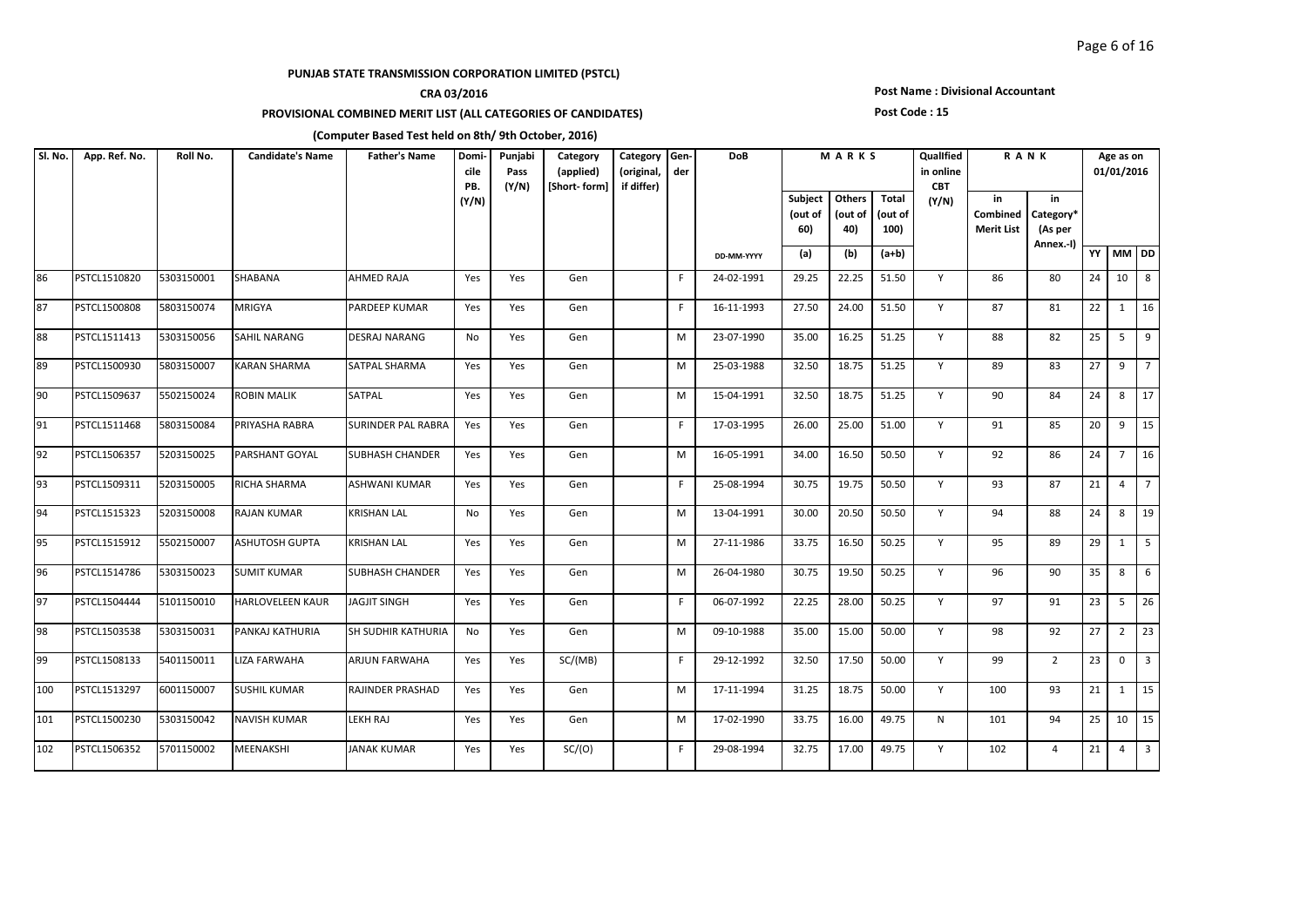## **CRA 03/2016**

### **PROVISIONAL COMBINED MERIT LIST (ALL CATEGORIES OF CANDIDATES)**

### **Post Name : Divisional Accountant**

#### **Post Code : 15**

| SI. No. | App. Ref. No. | Roll No.   | <b>Candidate's Name</b>            | <b>Father's Name</b>           | Domi-<br>cile<br>PB. | Punjabi<br>Pass<br>(Y/N) | Category<br>(applied)<br>[Short-form] | Category<br>(original,<br>if differ) | Gen-<br>der | <b>DoB</b> |                           | MARKS                    |                          | Qualified<br>in online<br><b>CBT</b> |                                            | <b>RANK</b>                             |    | Age as on<br>01/01/2016 |                |
|---------|---------------|------------|------------------------------------|--------------------------------|----------------------|--------------------------|---------------------------------------|--------------------------------------|-------------|------------|---------------------------|--------------------------|--------------------------|--------------------------------------|--------------------------------------------|-----------------------------------------|----|-------------------------|----------------|
|         |               |            |                                    |                                | (Y/N)                |                          |                                       |                                      |             |            | Subject<br>(out of<br>60) | Others<br>(out of<br>40) | Total<br>(out of<br>100) | (Y/N)                                | in<br><b>Combined</b><br><b>Merit List</b> | in<br>Category*<br>(As per<br>Annex.-I) |    |                         |                |
|         |               |            |                                    |                                |                      |                          |                                       |                                      |             | DD-MM-YYYY | (a)                       | (b)                      | $(a+b)$                  |                                      |                                            |                                         |    | YY MM DD                |                |
| 103     | PSTCL1508335  | 5803150052 | <b>AMANDEEP SHARMA</b>             | RAMESH KUMAR<br>SHARMA         | Yes                  | Yes                      | Gen                                   |                                      | M           | 29-05-1994 | 31.75                     | 18.00                    | 49.75                    | N                                    | 103                                        | 95                                      | 21 | $7^{\circ}$             | $\overline{3}$ |
| 104     | PSTCL1511208  | 5803150072 | <b>BIKRAMJIT SINGH</b>             | PARAMJEET SINGH                | Yes                  | Yes                      | Gen                                   |                                      | M           | 23-03-1993 | 34.25                     | 15.25                    | 49.50                    | N                                    | 104                                        | 96                                      | 22 | 9                       | $\vert$ 9      |
| 105     | PSTCL1502454  | 5803150047 | <b>SONU PURI</b>                   | <b>SURINDER PURI</b>           | No                   | Yes                      | Gen                                   |                                      | M           | 24-08-1984 | 28.50                     | 21.00                    | 49.50                    | N                                    | 105                                        | 97                                      | 31 | $\overline{4}$          | 8              |
| 106     | PSTCL1513497  | 5203150026 | <b>GAGAN GOYAL</b>                 | <b>ASHOK KUMAR</b>             | Yes                  | Yes                      | Gen                                   |                                      | M           | 16-09-1994 | 35.50                     | 13.75                    | 49.25                    | N                                    | 106                                        | 98                                      | 21 | $\overline{3}$          | 16             |
| 107     | PSTCL1508572  | 5502150008 | <b>ANNU ARORA</b>                  | <b>BHUPINDER KUMAR</b>         | Yes                  | Yes                      | Gen                                   |                                      | F.          | 25-09-1993 | 34.00                     | 15.25                    | 49.25                    | N                                    | 107                                        | 99                                      | 22 |                         | $3 \mid 7$     |
| 108     | PSTCL1509581  | 5803150025 | SHREYANCE JAIN                     | RAJNISH JAIN                   | Yes                  | Yes                      | Gen                                   |                                      | M           | 09-08-1994 | 32.00                     | 17.25                    | 49.25                    | N                                    | 108                                        | 100                                     | 21 | $\overline{4}$          | $ 23\rangle$   |
| 109     | PSTCL1516186  | 5401150022 | <b>DHARVINDER KUMAR</b>            | <b>SURINDER KUMAR</b>          | Yes                  | Yes                      | SC/(O)                                |                                      | M           | 06-10-1990 | 31.75                     | 17.50                    | 49.25                    | Y                                    | 109                                        | 5                                       | 25 | $2^{\circ}$             | $ 26\rangle$   |
| 110     | PSTCL1502874  | 5303150012 | RAMNEEK KAUR BAHRA AMRIT PAL SINGH |                                | No                   | Yes                      | Gen                                   |                                      | F.          | 22-02-1993 | 26.25                     | 23.00                    | 49.25                    | N                                    | 110                                        | 101                                     | 22 |                         | $10 \quad 10$  |
| 111     | PSTCL1503226  | 5803150061 | <b>DIVYA</b>                       | RAVINDER NATH<br><b>MITTAL</b> | Yes                  | Yes                      | Gen                                   |                                      | F.          | 21-07-1992 | 25.25                     | 24.00                    | 49.25                    | N                                    | 111                                        | 102                                     | 23 |                         | $5 \mid 11$    |
| 112     | PSTCL1510064  | 5803150048 | <b>GEETANJALI</b>                  | <b>KRISHAN KUMAR</b><br>RAJPAL | Yes                  | Yes                      | Gen                                   |                                      | F.          | 02-01-1990 | 32.75                     | 16.25                    | 49.00                    | N                                    | 112                                        | 103                                     | 25 |                         | $11 \mid 30$   |
| 113     | PSTCL1511666  | 5803150064 | <b>SHUBHAM BANSAL</b>              | RAJ KUMAR                      | Yes                  | Yes                      | Gen                                   |                                      | M           | 01-08-1994 | 35.00                     | 13.75                    | 48.75                    | N                                    | 113                                        | 104                                     | 21 | 5 <sup>5</sup>          | $\overline{0}$ |
| 114     | PSTCL1501429  | 5803150093 | <b>SUKHPREET SINGH</b>             | <b>JASPAL SINGH</b>            | Yes                  | Yes                      | Gen                                   |                                      | M           | 10-08-1993 | 36.75                     | 11.75                    | 48.50                    | N                                    | 114                                        | 105                                     | 22 | $\overline{4}$          | 22             |
| 115     | PSTCL1506358  | 5803150081 | YOGESH SINGLA                      | VINAY KUMAR SINGLA             | Yes                  | Yes                      | Gen                                   |                                      | M           | 30-05-1991 | 30.25                     | 18.25                    | 48.50                    | N                                    | 115                                        | 106                                     | 24 | $7^{\circ}$             | $\overline{2}$ |
| 116     | PSTCL1511423  | 5803150038 | <b>KIRAT BANSAL</b>                | <b>LAL CHAND</b>               | Yes                  | Yes                      | Gen                                   |                                      | M           | 08-10-1993 | 36.50                     | 11.75                    | 48.25                    | N                                    | 116                                        | 107                                     | 22 |                         | $2 \mid 24$    |
| 117     | PSTCL1513459  | 5303150035 | <b>MONIKA SINGLA</b>               | <b>NARESH KUMAR</b><br>SINGLA  | Yes                  | Yes                      | Gen                                   |                                      | F.          | 06-02-1996 | 28.50                     | 19.75                    | 48.25                    | N                                    | 117                                        | 108                                     | 19 |                         | $10 \mid 26$   |
| 118     | PSTCL1503986  | 5203150022 | <b>CHANDER PARKASH</b>             | <b>ASHOK KUMAR</b>             | Yes                  | Yes                      | Gen                                   |                                      | M           | 29-12-1991 | 38.75                     | 9.00                     | 47.75                    | N                                    | 118                                        | 109                                     | 24 | $\mathbf{0}$            | $\overline{3}$ |
| 119     | PSTCL1500492  | 5502150010 | ANIL KUMAR GANDHA                  | <b>SHAM SUNDER</b>             | Yes                  | Yes                      | Gen                                   |                                      | M           | 19-12-1985 | 32.25                     | 15.50                    | 47.75                    | N                                    | 119                                        | 110                                     | 30 | $\mathbf 0$             | 13             |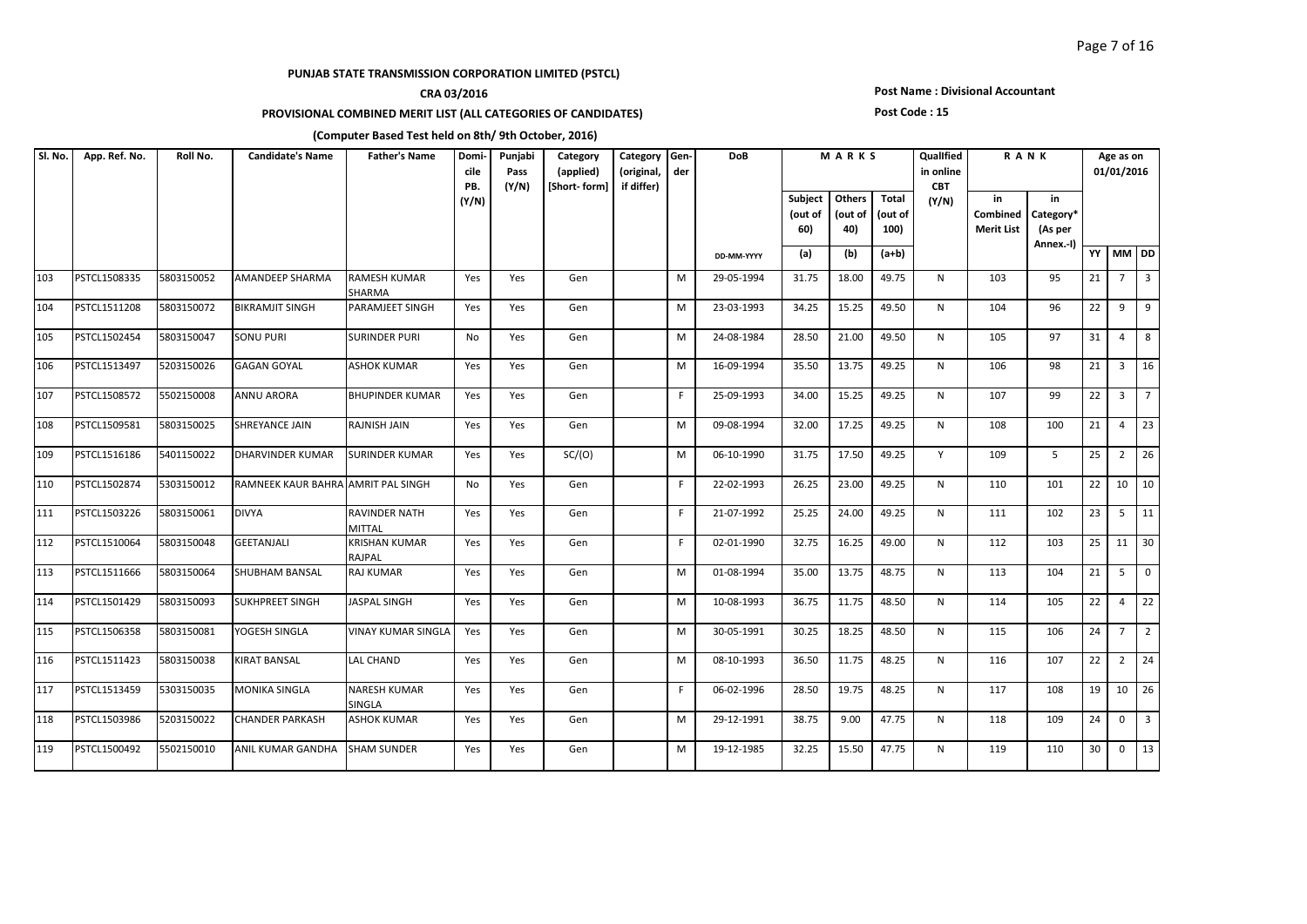## **CRA 03/2016**

### **PROVISIONAL COMBINED MERIT LIST (ALL CATEGORIES OF CANDIDATES)**

#### **Post Name : Divisional Accountant**

#### **Post Code : 15**

| SI. No. | App. Ref. No. | Roll No.   | <b>Candidate's Name</b>     | <b>Father's Name</b>                | Domi-<br>cile<br>PB. | Punjabi<br>Pass<br>(Y/N) | Category<br>(applied)<br>[Short-form] | Category<br>(original,<br>if differ) | Gen-<br>der | <b>DoB</b> |                           | MARKS                    |                          | Qualified<br>in online<br><b>CBT</b> | RANK                                |                                         |    | Age as on<br>01/01/2016 |                |
|---------|---------------|------------|-----------------------------|-------------------------------------|----------------------|--------------------------|---------------------------------------|--------------------------------------|-------------|------------|---------------------------|--------------------------|--------------------------|--------------------------------------|-------------------------------------|-----------------------------------------|----|-------------------------|----------------|
|         |               |            |                             |                                     | (Y/N)                |                          |                                       |                                      |             |            | Subject<br>(out of<br>60) | Others<br>(out of<br>40) | Total<br>(out of<br>100) | (Y/N)                                | in<br>Combined<br><b>Merit List</b> | in<br>Category*<br>(As per<br>Annex.-I) |    |                         |                |
|         |               |            |                             |                                     |                      |                          |                                       |                                      |             | DD-MM-YYYY | (a)                       | (b)                      | $(a+b)$                  |                                      |                                     |                                         |    | YY MM DD                |                |
| 120     | PSTCL1505487  | 5303150028 | <b>SUMAN LATA</b>           | KHEMRAJ SAINI                       | Yes                  | Yes                      | Gen                                   |                                      | F.          | 14-07-1990 | 33.00                     | 14.50                    | 47.50                    | N                                    | 120                                 | 111                                     | 25 |                         | $5 \mid 18$    |
| 121     | PSTCL1512461  | 5303150050 | <b>SANDEEP NEGI</b>         | DHRUV SINGH NEGI                    | No                   | Yes                      | Gen                                   |                                      | м           | 15-04-1993 | 31.25                     | 16.25                    | 47.50                    | N                                    | 121                                 | 112                                     | 22 | 8                       | 17             |
| 122     | PSTCL1512261  | 5303150049 | <b>RAHUL GUPTA</b>          | RAMESH KUMAR                        | Yes                  | Yes                      | Gen                                   |                                      | M           | 27-04-1996 | 27.50                     | 20.00                    | 47.50                    | N                                    | 122                                 | 113                                     | 19 | 8                       | 5              |
| 123     | PSTCL1502936  | 5601150003 | <b>DAVINDER</b><br>WADHAWAN | SURINDER SINGH                      | Yes                  | Yes                      | Gen                                   |                                      | M           | 28-09-1995 | 24.00                     | 23.25                    | 47.25                    | N                                    | 123                                 | 114                                     | 20 | $\overline{3}$          | $\overline{4}$ |
| 124     | PSTCL1513519  | 5803150091 | <b>VIKRAM GARG</b>          | <b>BHAGWAN DASS</b>                 | Yes                  | Yes                      | Gen                                   |                                      | M           | 01-03-1991 | 38.00                     | 9.00                     | 47.00                    | N                                    | 124                                 | 115                                     | 24 | 10                      |                |
| 125     | PSTCL1512440  | 5303150046 | <b>MANJU BALA</b>           | <b>HAZARI LAL</b>                   | Yes                  | Yes                      | Gen                                   |                                      | F           | 15-01-1979 | 36.50                     | 10.50                    | 47.00                    | N                                    | 125                                 | 116                                     | 36 |                         | $11 \mid 17$   |
| 126     | PSTCL1516852  | 5203150007 | <b>AMANDEEP KAUR</b>        | <b>BEANT SINGH</b>                  | Yes                  | Yes                      | Gen                                   |                                      | F.          | 27-12-1991 | 35.00                     | 11.75                    | 46.75                    | N                                    | 126                                 | 117                                     | 24 | $\mathbf 0$             | 5              |
| 127     | PSTCL1510843  | 5803150039 | <b>JASLEEN KAUR</b>         | <b>GURMEET SINGH</b>                | Yes                  | Yes                      | Gen                                   |                                      | F.          | 15-08-1993 | 35.00                     | 11.75                    | 46.75                    | N                                    | 127                                 | 118                                     | 22 | $\overline{4}$          | 17             |
| 128     | PSTCL1515859  | 5803150099 | <b>DEEPIKA KAKKAR</b>       | <b>ASHOK KUMAR</b><br><b>KAKKAR</b> | Yes                  | Yes                      | Gen                                   |                                      | F.          | 11-01-1992 | 32.75                     | 14.00                    | 46.75                    | N                                    | 128                                 | 119                                     | 23 |                         | $11 \mid 21$   |
| 129     | PSTCL1500338  | 5401150028 | <b>SAGUN CHHABRA</b>        | <b>KRISHAN LAL</b>                  | Yes                  | Yes                      | Gen                                   |                                      | M           | 31-12-1992 | 32.25                     | 14.50                    | 46.75                    | N                                    | 129                                 | 120                                     | 23 | $\mathbf{0}$            | $\mathbf{1}$   |
| 130     | PSTCL1513620  | 5803150004 | <b>AASTHA SHARMA</b>        | <b>ASHOK KUMAR</b><br><b>SHARMA</b> | Yes                  | Yes                      | Gen                                   |                                      | F.          | 09-03-1997 | 32.00                     | 14.75                    | 46.75                    | N                                    | 130                                 | 121                                     | 18 | 9                       | 23             |
| 131     | PSTCL1515393  | 5303150006 | <b>RITU GUPTA</b>           | <b>RAJESH GUPTA</b>                 | No                   | Yes                      | Gen                                   |                                      | F.          | 01-06-1991 | 27.75                     | 19.00                    | 46.75                    | N                                    | 131                                 | 122                                     | 24 | $7^{\circ}$             | $\overline{0}$ |
| 132     | PSTCL1514240  | 5203150002 | <b>KARTIK</b>               | <b>NARESH KUMAR</b>                 | Yes                  | Yes                      | Gen                                   |                                      | M           | 14-10-1996 | 32.50                     | 14.00                    | 46.50                    | N                                    | 132                                 | 123                                     | 19 |                         | $2 \mid 18$    |
| 133     | PSTCL1514850  | 5803150008 | <b>NAVDEEP KAUR</b>         | <b>DIDAR SINGH</b>                  | Yes                  | Yes                      | Gen                                   |                                      | F.          | 17-05-1994 | 30.25                     | 16.25                    | 46.50                    | N                                    | 133                                 | 124                                     | 21 |                         | $7 \mid 15$    |
| 134     | PSTCL1505762  | 5303150004 | <b>PRADEEP KAUR</b>         | <b>BHAGWAN SINGH</b>                | Yes                  | Yes                      | SC/(O)                                |                                      | F.          | 01-07-1984 | 26.50                     | 20.00                    | 46.50                    | Y                                    | 134                                 | 6                                       | 31 | 6                       | $\overline{0}$ |
| 135     | PSTCL1503511  | 5502150004 | <b>GURNUR SINGH</b>         | <b>BALWINDER SINGH</b>              | Yes                  | Yes                      | Gen                                   |                                      | M           | 09-02-1994 | 22.50                     | 23.75                    | 46.25                    | N                                    | 135                                 | 125                                     | 21 | 10                      | 23             |
| 136     | PSTCL1511667  | 5803150070 | <b>PRABHJOT SINGH</b>       | RANJIT SINGH                        | Yes                  | Yes                      | Gen                                   |                                      | M           | 01-08-1993 | 32.75                     | 13.25                    | 46.00                    | N                                    | 136                                 | 126                                     | 22 | 5                       | $\overline{0}$ |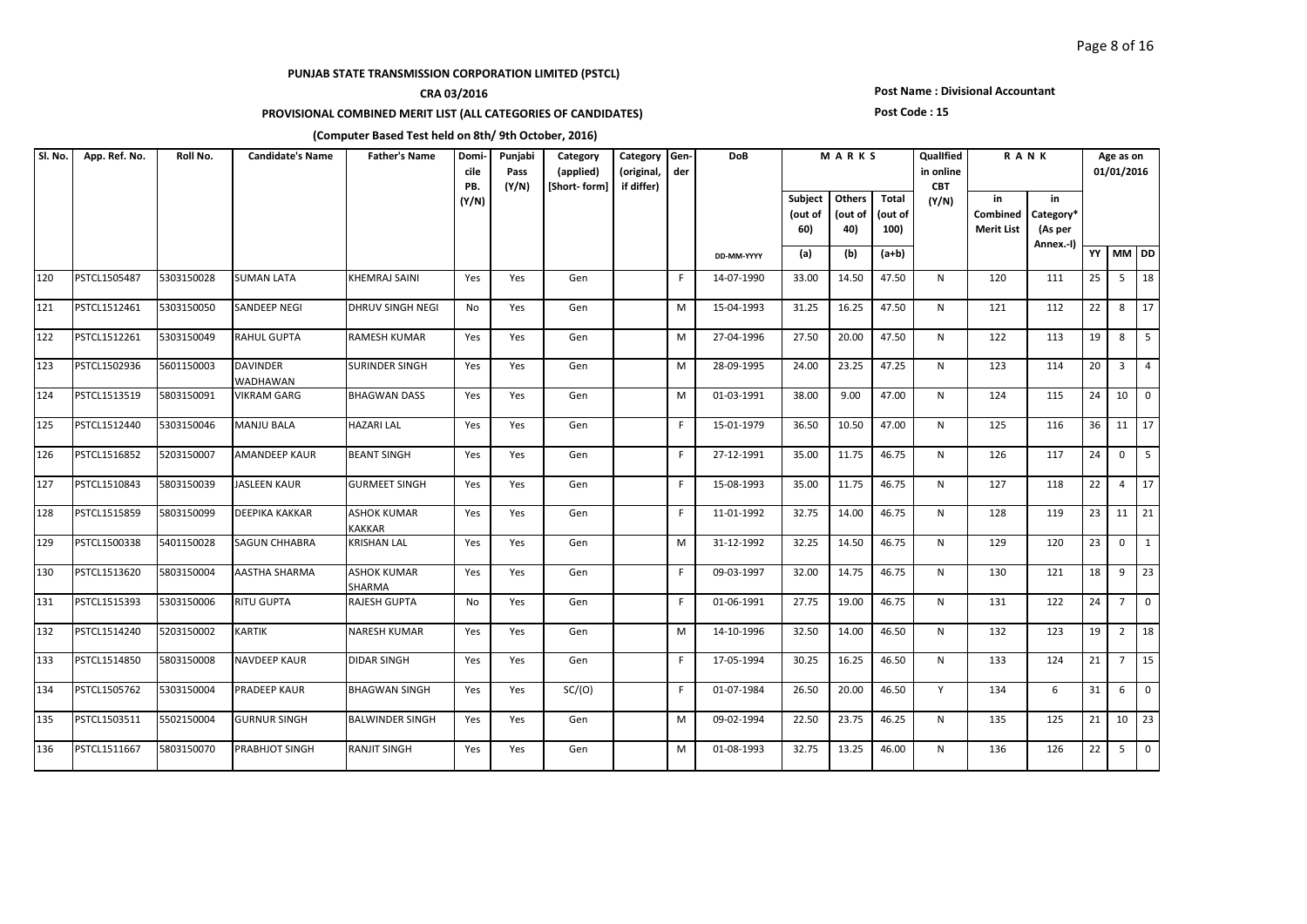## **CRA 03/2016**

### **PROVISIONAL COMBINED MERIT LIST (ALL CATEGORIES OF CANDIDATES)**

### **Post Name : Divisional Accountant**

#### **Post Code : 15**

| SI. No. | App. Ref. No. | Roll No.   | <b>Candidate's Name</b> | <b>Father's Name</b>                  | Domi-<br>cile<br>PB. | Punjabi<br>Pass<br>(Y/N) | Category<br>(applied)<br>[Short-form] | Category Gen-<br>(original,<br>if differ) | der | <b>DoB</b> |                           | MARKS                    |                          | Qualified<br>in online<br><b>CBT</b> |                                     | RANK                                    |                 | Age as on<br>01/01/2016 |             |
|---------|---------------|------------|-------------------------|---------------------------------------|----------------------|--------------------------|---------------------------------------|-------------------------------------------|-----|------------|---------------------------|--------------------------|--------------------------|--------------------------------------|-------------------------------------|-----------------------------------------|-----------------|-------------------------|-------------|
|         |               |            |                         |                                       | (Y/N)                |                          |                                       |                                           |     |            | Subject<br>(out of<br>60) | Others<br>(out of<br>40) | Total<br>(out of<br>100) | (Y/N)                                | in<br>Combined<br><b>Merit List</b> | in<br>Category*<br>(As per<br>Annex.-I) |                 |                         |             |
|         |               |            |                         |                                       |                      |                          |                                       |                                           |     | DD-MM-YYYY | (a)                       | (b)                      | $(a+b)$                  |                                      |                                     |                                         | YY              | MM DD                   |             |
| 137     | PSTCL1516404  | 5803150044 | <b>JATINDER KUMAR</b>   | <b>MOHINDER PAL</b>                   | Yes                  | Yes                      | Gen                                   |                                           | M   | 22-10-1993 | 38.00                     | 7.75                     | 45.75                    | N                                    | 137                                 | 127                                     | 22              | $\overline{2}$          | 10          |
| 138     | PSTCL1502347  | 5203150023 | <b>ANKUSH JINDAL</b>    | BHURA LAL JINDAL                      | Yes                  | Yes                      | Gen                                   |                                           | M   | 08-10-1979 | 36.25                     | 9.50                     | 45.75                    | N                                    | 138                                 | 128                                     | 36              | $\overline{2}$          | 24          |
| 139     | PSTCL1510641  | 5401150004 | <b>DEEPIKA SHARMA</b>   | JUGAL KISHORE                         | Yes                  | Yes                      | Gen                                   |                                           | F.  | 18-10-1990 | 29.00                     | 16.50                    | 45.50                    | N                                    | 139                                 | 129                                     | 25              | $\overline{2}$          | 14          |
| 140     | PSTCL1516712  | 5803150026 | SHIFALI CHUGH           | HARISH CHUGH                          | Yes                  | Yes                      | Gen                                   |                                           | F.  | 21-08-1992 | 28.75                     | 16.50                    | 45.25                    | N                                    | 140                                 | 130                                     | 23              | $\overline{4}$          | 11          |
| 141     | PSTCL1508547  | 5803150068 | <b>JYOTI GAMBHIR</b>    | <b>JAGJIT SINGH</b>                   | Yes                  | Yes                      | Gen                                   |                                           | F.  | 05-10-1985 | 27.75                     | 17.50                    | 45.25                    | N                                    | 141                                 | 131                                     | 30 <sup>°</sup> | $\overline{2}$          | 27          |
| 142     | PSTCL1500595  | 5101150014 | <b>PAVITER SINGH</b>    | MANGAL SINGH                          | Yes                  | Yes                      | ES-D                                  |                                           | M   | 11-08-1989 | 27.75                     | 17.25                    | 45.00                    | Y                                    | 142                                 | $\overline{2}$                          | 26              | $\overline{4}$          | 21          |
| 143     | PSTCL1517042  | 5401150007 | GAGANDEEP               | <b>DEV RAJ</b>                        | Yes                  | Yes                      | SC/(O)                                |                                           | M   | 08-01-1992 | 24.50                     | 20.50                    | 45.00                    | Y                                    | 143                                 | $7^{\circ}$                             | 23              | 11                      | 24          |
| 144     | PSTCL1515436  | 6001150005 | <b>GAGANDEEP SINGH</b>  | PREM SINGH                            | Yes                  | Yes                      | SC/(O)                                |                                           | M   | 18-11-1995 | 16.50                     | 28.50                    | 45.00                    | Y                                    | 144                                 | 8                                       | 20              | 1                       | 14          |
| 145     | PSTCL1508065  | 6001150004 | <b>MEGHA</b>            | <b>HEMANT KUMAR</b>                   | Yes                  | Yes                      | Gen                                   |                                           | F.  | 20-05-1994 | 31.50                     | 13.00                    | 44.50                    | N                                    | 145                                 | 132                                     | 21              | $\overline{7}$          | 12          |
| 146     | PSTCL1515184  | 5101150012 | <b>UDIT MEHTA</b>       | <b>ISHWAR CHANDER</b><br><b>MEHTA</b> | Yes                  | Yes                      | Gen                                   |                                           | M   | 14-01-1993 | 26.00                     | 18.50                    | 44.50                    | N                                    | 146                                 | 133                                     | 22              | 11                      | 18          |
| 147     | PSTCL1514963  | 5901150001 | RAJVEER SANDHU          | <b>RAM PARKASH</b>                    | Yes                  | Yes                      | SC/(O)                                |                                           | M   | 08-06-1989 | 24.50                     | 20.00                    | 44.50                    | Y                                    | 147                                 | 9                                       | 26              | 6                       | 24          |
| 148     | PSTCL1500434  | 5303150009 | <b>PARSHANT KAPLISH</b> | PARVESH KUMAR<br>KAPLISH              | Yes                  | Yes                      | Gen                                   |                                           | M   | 17-02-1990 | 22.25                     | 22.00                    | 44.25                    | $\mathsf{N}$                         | 148                                 | 134                                     | 25              | 10                      | 15          |
| 149     | PSTCL1506380  | 5502150002 | <b>MANISH KUMAR</b>     | RAJINDER PAL                          | Yes                  | Yes                      | Gen                                   |                                           | M   | 15-09-1986 | 31.25                     | 12.50                    | 43.75                    | $\mathsf{N}$                         | 149                                 | 135                                     | 29              | $\overline{3}$          | 17          |
| 150     | PSTCL1508870  | 5803150010 | <b>TANVI KAUSHAL</b>    | YOGINDER KAUSHAL                      | Yes                  | Yes                      | Gen                                   |                                           | F.  | 08-03-1995 | 27.25                     | 16.50                    | 43.75                    | N                                    | 150                                 | 136                                     | 20              | 9                       | 24          |
| 151     | PSTCL1510063  | 5303150005 | <b>JAGJEET KAUR</b>     | <b>HARPHOOL SINGH</b>                 | Yes                  | Yes                      | Gen                                   |                                           | F.  | 02-10-1989 | 25.00                     | 18.75                    | 43.75                    | N                                    | 151                                 | 137                                     | 26              | $\overline{2}$          | 30          |
| 152     | PSTCL1506925  | 5803150050 | <b>SUNIL</b>            | LAL CHAND                             | Yes                  | Yes                      | Gen                                   |                                           | M   | 01-01-1982 | 18.25                     | 25.50                    | 43.75                    | N                                    | 152                                 | 138                                     | 34              | $\mathbf{0}$            | $\mathbf 0$ |
| 153     | PSTCL1510317  | 5803150065 | <b>AMIT KUMAR</b>       | CHURANJI JHA                          | Yes                  | Yes                      | Gen                                   |                                           | M   | 17-04-1993 | 32.75                     | 10.75                    | 43.50                    | N                                    | 153                                 | 139                                     | 22              | 8                       | 15          |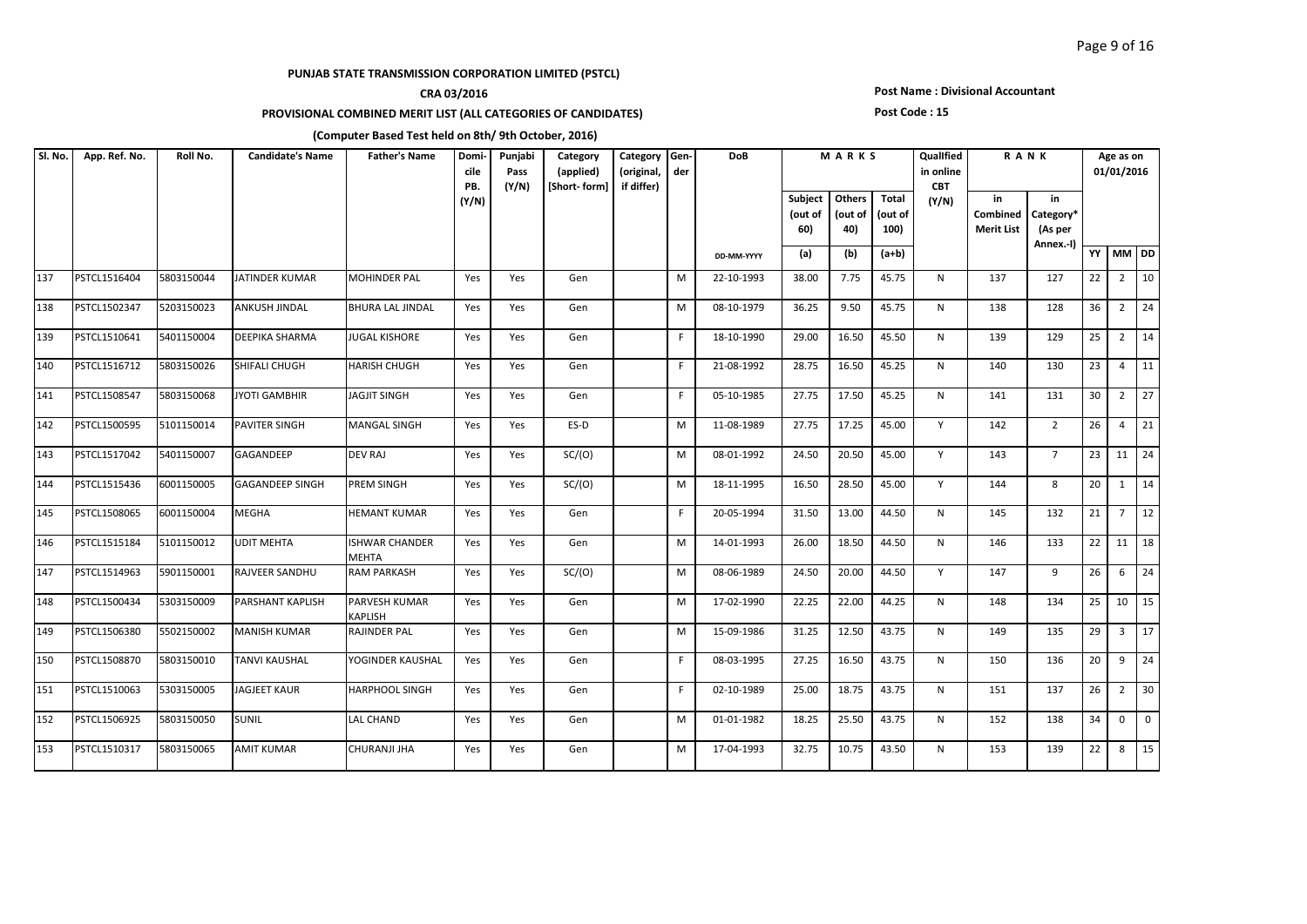## **CRA 03/2016**

### **PROVISIONAL COMBINED MERIT LIST (ALL CATEGORIES OF CANDIDATES)**

### **Post Name : Divisional Accountant**

#### **Post Code : 15**

| Sl. No. | App. Ref. No. | Roll No.   | <b>Candidate's Name</b> | <b>Father's Name</b>                 | Domi-<br>cile<br>PB. | Punjabi<br>Pass<br>(Y/N) | Category<br>(applied)<br>[Short-form] | Category<br>(original,<br>if differ) | Gen-<br>der | DoB        |                           | MARKS                    |                                 | Qualified<br>in online<br><b>CBT</b> |                                     | <b>RANK</b>                             |    | Age as on<br>01/01/2016 |                 |
|---------|---------------|------------|-------------------------|--------------------------------------|----------------------|--------------------------|---------------------------------------|--------------------------------------|-------------|------------|---------------------------|--------------------------|---------------------------------|--------------------------------------|-------------------------------------|-----------------------------------------|----|-------------------------|-----------------|
|         |               |            |                         |                                      | (Y/N)                |                          |                                       |                                      |             |            | Subject<br>(out of<br>60) | Others<br>(out of<br>40) | <b>Total</b><br>(out of<br>100) | (Y/N)                                | in<br>Combined<br><b>Merit List</b> | in<br>Category*<br>(As per<br>Annex.-I) |    |                         |                 |
|         |               |            |                         |                                      |                      |                          |                                       |                                      |             | DD-MM-YYYY | (a)                       | (b)                      | $(a+b)$                         |                                      |                                     |                                         |    | YY MM DD                |                 |
| 154     | PSTCL1503667  | 5502150026 | <b>SUNIL GAKHAR</b>     | <b>TARSEM LAL</b>                    | Yes                  | Yes                      | Gen                                   |                                      | М           | 01-04-1989 | 30.25                     | 12.50                    | 42.75                           | N                                    | 154                                 | 140                                     | 26 | 9                       | $\overline{0}$  |
| 155     | PSTCL1503959  | 5303150037 | RANJEET BADWAL          | <b>GURMIT SINGH</b><br><b>BADWAL</b> | No                   | Yes                      | Gen                                   |                                      | М           | 30-04-1986 | 21.50                     | 21.25                    | 42.75                           | N                                    | 155                                 | 141                                     | 29 | 8                       | $\overline{2}$  |
| 156     | PSTCL1506837  | 5601150004 | <b>VISHANT SINGLA</b>   | <b>HARMESH LAL</b>                   | Yes                  | Yes                      | Gen                                   |                                      | м           | 22-08-1989 | 31.25                     | 11.25                    | 42.50                           | N                                    | 156                                 | 142                                     | 26 | $\overline{4}$          | 10              |
| 157     | PSTCL1513611  | 5803150015 | PRIYANKA SHARMA         | KOMOHINDER KUMAR                     | Yes                  | Yes                      | Gen                                   |                                      | F.          | 28-09-1996 | 31.50                     | 10.50                    | 42.00                           | N                                    | 157                                 | 143                                     | 19 | $\overline{3}$          | $\vert$ 4       |
| 158     | PSTCL1511093  | 5502150013 | <b>PAWANDEEP SINGH</b>  | <b>DARSHAN SINGH</b>                 | Yes                  | Yes                      | SC/(O)                                |                                      | M           | 17-11-1992 | 27.75                     | 14.25                    | 42.00                           | Y                                    | 158                                 | 10                                      | 23 | 1                       | 15              |
| 159     | PSTCL1515374  | 6001150002 | <b>PARWINDER SINGH</b>  | <b>MADAN GOPAL</b>                   | Yes                  | Yes                      | Gen                                   |                                      | M           | 24-10-1989 | 17.75                     | 24.25                    | 42.00                           | N                                    | 159                                 | 144                                     | 26 | $\overline{2}$          | 8               |
| 160     | PSTCL1509745  | 5401150016 | <b>GURJEET</b>          | PREM NATH                            | Yes                  | Yes                      | SC/(O)                                |                                      | F.          | 12-07-1992 | 27.25                     | 14.50                    | 41.75                           | Y                                    | 160                                 | 11                                      | 23 | 5                       | 20              |
| 161     | PSTCL1500521  | 5401150003 | <b>SHELLY</b>           | RAM KISHAN                           | Yes                  | Yes                      | SC/(MB)                               |                                      | F.          | 17-02-1993 | 23.00                     | 18.75                    | 41.75                           | Y                                    | 161                                 | $\overline{3}$                          | 22 |                         | $10 \mid 15$    |
| 162     | PSTCL1516110  | 5203150001 | <b>HEENA RANI</b>       | <b>VINDO KUMAR</b>                   | Yes                  | Yes                      | Gen                                   |                                      | F.          | 14-11-1994 | 28.00                     | 13.50                    | 41.50                           | N                                    | 162                                 | 145                                     | 21 | 1                       | $\sqrt{18}$     |
| 163     | PSTCL1506906  | 5502150021 | <b>GURMEET SINGH</b>    | DARSHAN SINGH                        | Yes                  | Yes                      | Gen                                   |                                      | м           | 17-07-1983 | 27.50                     | 14.00                    | 41.50                           | N                                    | 163                                 | 146                                     | 32 | 5 <sup>5</sup>          | $\vert$ 15      |
| 164     | PSTCL1501846  | 5303150019 | PRABHJOT SINGH          | JATINDER SINGH                       | Yes                  | Yes                      | SC/(MB)                               |                                      | М           | 02-05-1994 | 22.25                     | 19.25                    | 41.50                           | Y                                    | 164                                 | $\overline{4}$                          | 21 | $\overline{7}$          | $ 30\rangle$    |
| 165     | PSTCL1508426  | 5203150019 | PRIYANKA SHARMA         | DEVINDER PAL<br>SHARMA               | Yes                  | Yes                      | Gen                                   |                                      | F.          | 30-10-1995 | 28.00                     | 13.25                    | 41.25                           | N                                    | 165                                 | 147                                     | 20 | $\overline{2}$          | $\vert$ 2       |
| 166     | PSTCL1503472  | 5303150054 | <b>PARNEET KAUR</b>     | <b>BALWANT SINGH</b>                 | Yes                  | Yes                      | SC/(O)                                |                                      | F.          | 18-12-1990 | 23.00                     | 18.25                    | 41.25                           | Y                                    | 166                                 | 12                                      | 25 | $\mathbf{0}$            | 14              |
| 167     | PSTCL1506145  | 5401150015 | <b>DEEPAK KUMAR</b>     | SURINDER KUMAR                       | Yes                  | Yes                      | Gen                                   |                                      | М           | 18-09-1986 | 24.75                     | 16.00                    | 40.75                           | N                                    | 167                                 | 148                                     | 29 |                         | $3 \mid 14$     |
| 168     | PSTCL1506557  | 5803150069 | <b>MAKHAN SINGH</b>     | BHOLA SINGH                          | Yes                  | Yes                      | Gen                                   |                                      | M           | 06-06-1995 | 18.50                     | 21.75                    | 40.25                           | N                                    | 168                                 | 149                                     | 20 | 6                       | $ 26\rangle$    |
| 169     | PSTCL1505895  | 5803150059 | <b>MONIKA SHARMA</b>    | MANINDER KUMAR                       | Yes                  | Yes                      | Gen                                   |                                      | F.          | 09-10-1992 | 31.75                     | 8.25                     | 40.00                           | $\mathsf{N}$                         | 169                                 | 150                                     | 23 | $\overline{2}$          | $\overline{23}$ |
| 170     | PSTCL1515470  | 6102150001 | JATINDER KUMAR          | SHER SINGH                           | Yes                  | Yes                      | Gen                                   |                                      | M           | 22-02-1982 | 30.00                     | 10.00                    | 40.00                           | N                                    | 170                                 | 151                                     | 33 |                         | $10 \mid 10$    |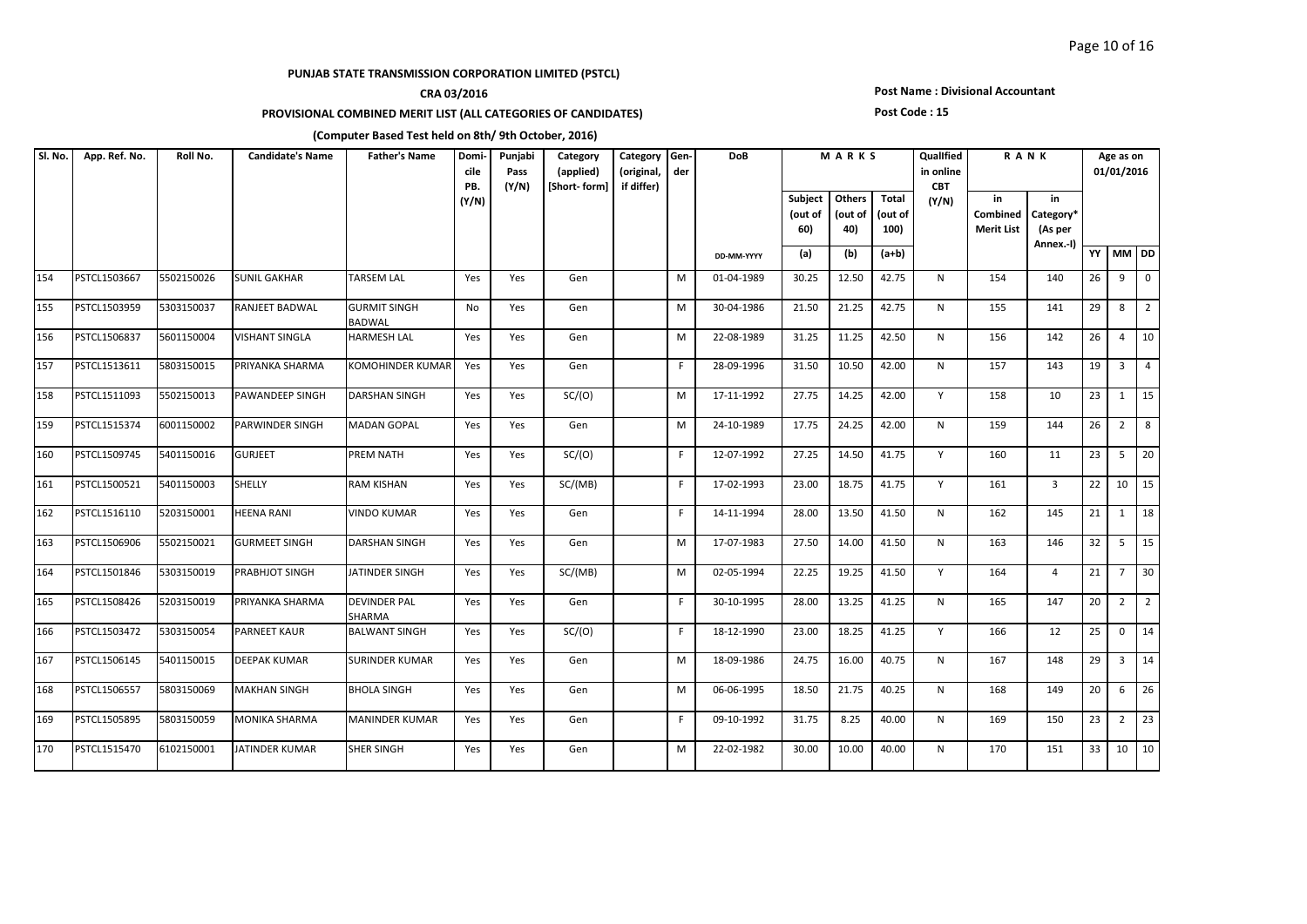## **CRA 03/2016**

### **PROVISIONAL COMBINED MERIT LIST (ALL CATEGORIES OF CANDIDATES)**

#### **Post Name : Divisional Accountant**

#### **Post Code : 15**

| Sl. No. | App. Ref. No. | Roll No.   | <b>Candidate's Name</b>    | <b>Father's Name</b>               | Domi-<br>cile<br>PB. | Punjabi<br>Pass<br>(Y/N) | Category<br>(applied)<br>[Short-form] | Category<br>(original,<br>if differ) | Gen-<br>der | <b>DoB</b> |                           | MARKS                    |                          | Qualified<br>in online<br><b>CBT</b> | RANK                                |                                         |    | Age as on<br>01/01/2016 |                |
|---------|---------------|------------|----------------------------|------------------------------------|----------------------|--------------------------|---------------------------------------|--------------------------------------|-------------|------------|---------------------------|--------------------------|--------------------------|--------------------------------------|-------------------------------------|-----------------------------------------|----|-------------------------|----------------|
|         |               |            |                            |                                    | (Y/N)                |                          |                                       |                                      |             |            | Subject<br>(out of<br>60) | Others<br>(out of<br>40) | Total<br>(out of<br>100) | (Y/N)                                | in<br>Combined<br><b>Merit List</b> | in<br>Category*<br>(As per<br>Annex.-I) |    |                         |                |
|         |               |            |                            |                                    |                      |                          |                                       |                                      |             | DD-MM-YYYY | (a)                       | (b)                      | $(a+b)$                  |                                      |                                     |                                         |    | YY MM DD                |                |
| 171     | PSTCL1501867  | 5502150027 | RAKESH KUMAR               | <b>GURCHAIN LAL</b>                | Yes                  | Yes                      | SC/(O)                                |                                      | M           | 27-10-1992 | 23.25                     | 16.75                    | 40.00                    | Y                                    | 171                                 | 13                                      | 23 | $\overline{2}$          | $\sqrt{5}$     |
| 172     | PSTCL1515645  | 5101150013 | KIRANDEEP KAUR             | <b>SURINDER PAL SINGH</b>          | Yes                  | Yes                      | Gen                                   |                                      | F           | 23-12-1991 | 23.00                     | 17.00                    | 40.00                    | N                                    | 172                                 | 152                                     | 24 | $\mathbf 0$             | 9              |
| 173     | PSTCL1506818  | 5401150026 | <b>MUSKAN KAUR</b>         | <b>BIKKER SINGH</b>                | Yes                  | Yes                      | SC/(MB)                               |                                      | F.          | 05-07-1995 | 27.50                     | 12.25                    | 39.75                    | N                                    | 173                                 | $5^{\circ}$                             | 20 | 5 <sup>5</sup>          | 127            |
| 174     | PSTCL1504271  | 5303150051 | NAVDEEP                    | <b>MAKHAN SINGH</b>                | Yes                  | Yes                      | SC/(O)                                |                                      | M           | 11-09-1989 | 26.50                     | 13.00                    | 39.50                    | N                                    | 174                                 | 14                                      | 26 |                         | $3 \mid 21$    |
| 175     | PSTCL1500779  | 5803150100 | <b>NEHA RANI</b>           | <b>SHAM LAL</b>                    | Yes                  | Yes                      | Gen                                   |                                      | F           | 14-11-1990 | 27.75                     | 11.25                    | 39.00                    | N                                    | 175                                 | 153                                     | 25 |                         | $1 \mid 18$    |
| 176     | PSTCL1501665  | 5803150055 | SHAMINDER SINGH            | <b>SUKHDEV SINGH</b>               | Yes                  | Yes                      | Gen                                   |                                      | M           | 01-08-1988 | 19.00                     | 20.00                    | 39.00                    | N                                    | 176                                 | 154                                     | 27 | 5 <sub>1</sub>          | $\overline{0}$ |
| 177     | PSTCL1516419  | 5303150033 | <b>SACHIN KUMAR</b>        | <b>RAM MURTI</b>                   | Yes                  | Yes                      | Gen                                   |                                      | М           | 13-03-1986 | 26.25                     | 12.50                    | 38.75                    | N                                    | 177                                 | 155                                     | 29 | 9                       | 19             |
| 178     | PSTCL1515122  | 5803150027 | TAMANNA                    | ROSHAN LAL SINGLA                  | Yes                  | Yes                      | Gen                                   |                                      | F           | 06-02-1990 | 24.50                     | 14.25                    | 38.75                    | N                                    | 178                                 | 156                                     | 25 | 10                      | 126            |
| 179     | PSTCL1506085  | 5803150057 | <b>BALWINDER SINGH</b>     | <b>CHARANJIT SINGH</b>             | Yes                  | Yes                      | Gen                                   |                                      | M           | 16-10-1982 | 23.75                     | 15.00                    | 38.75                    | N                                    | 179                                 | 157                                     | 33 |                         | $2 \mid 16$    |
| 180     | PSTCL1500882  | 5803150036 | RIDHIMA SEHGAL             | <b>VINOD SEHGAL</b>                | Yes                  | Yes                      | Gen                                   |                                      | F           | 23-04-1995 | 25.50                     | 13.00                    | 38.50                    | N                                    | 180                                 | 158                                     | 20 | 8                       | $\overline{9}$ |
| 181     | PSTCL1504274  | 5701150003 | SAHIL MAHAJAN              | <b>ASHOK KUMAR</b><br><b>GUPTA</b> | Yes                  | Yes                      | Gen                                   |                                      | М           | 26-09-1993 | 23.75                     | 14.50                    | 38.25                    | N                                    | 181                                 | 159                                     | 22 | $\overline{3}$          | 6              |
| 182     | PSTCL1503432  | 5803150029 | <b>INDU SPALL</b>          | RAJINDER KUMAR                     | Yes                  | Yes                      | Gen                                   |                                      | F.          | 09-06-1994 | 22.50                     | 15.25                    | 37.75                    | N                                    | 182                                 | 160                                     | 21 | 6                       | 23             |
| 183     | PSTCL1501740  | 5401150001 | <b>ITOYL</b>               | <b>CHET RAM</b>                    | Yes                  | Yes                      | SC/(O)                                |                                      | F.          | 28-11-1993 | 21.00                     | 16.75                    | 37.75                    | N                                    | 183                                 | 15                                      | 22 | 1                       | $\overline{4}$ |
| 184     | PSTCL1501968  | 5803150086 | ANU RANI                   | <b>INDER MUZAL</b>                 | Yes                  | Yes                      | Gen                                   |                                      | F.          | 27-12-1992 | 28.50                     | 9.00                     | 37.50                    | N                                    | 184                                 | 161                                     | 23 | $\overline{0}$          | $\vert$ 5      |
| 185     | PSTCL1504214  | 5303150008 | JYOTI THAKUR               | <b>MOHINDER PAL</b>                | No                   | Yes                      | Gen                                   |                                      | F.          | 01-04-1988 | 26.25                     | 11.25                    | 37.50                    | N                                    | 185                                 | 162                                     | 27 | 9                       | $\Omega$       |
| 186     | PSTCL1504712  | 5502150006 | <b>DALBIR SINGH SIDDHU</b> | <b>AVTAR SINGH</b>                 | Yes                  | Yes                      | Gen                                   |                                      | M           | 20-12-1994 | 20.25                     | 17.25                    | 37.50                    | N                                    | 186                                 | 163                                     | 21 | $\mathbf{0}$            | 12             |
| 187     | PSTCL1514806  | 5401150019 | <b>AJAY</b>                | <b>MULKH RAJ</b>                   | Yes                  | Yes                      | SC/(O)                                |                                      | M           | 17-11-1986 | 17.50                     | 20.00                    | 37.50                    | N                                    | 187                                 | 16                                      | 29 |                         | $1 \mid 15$    |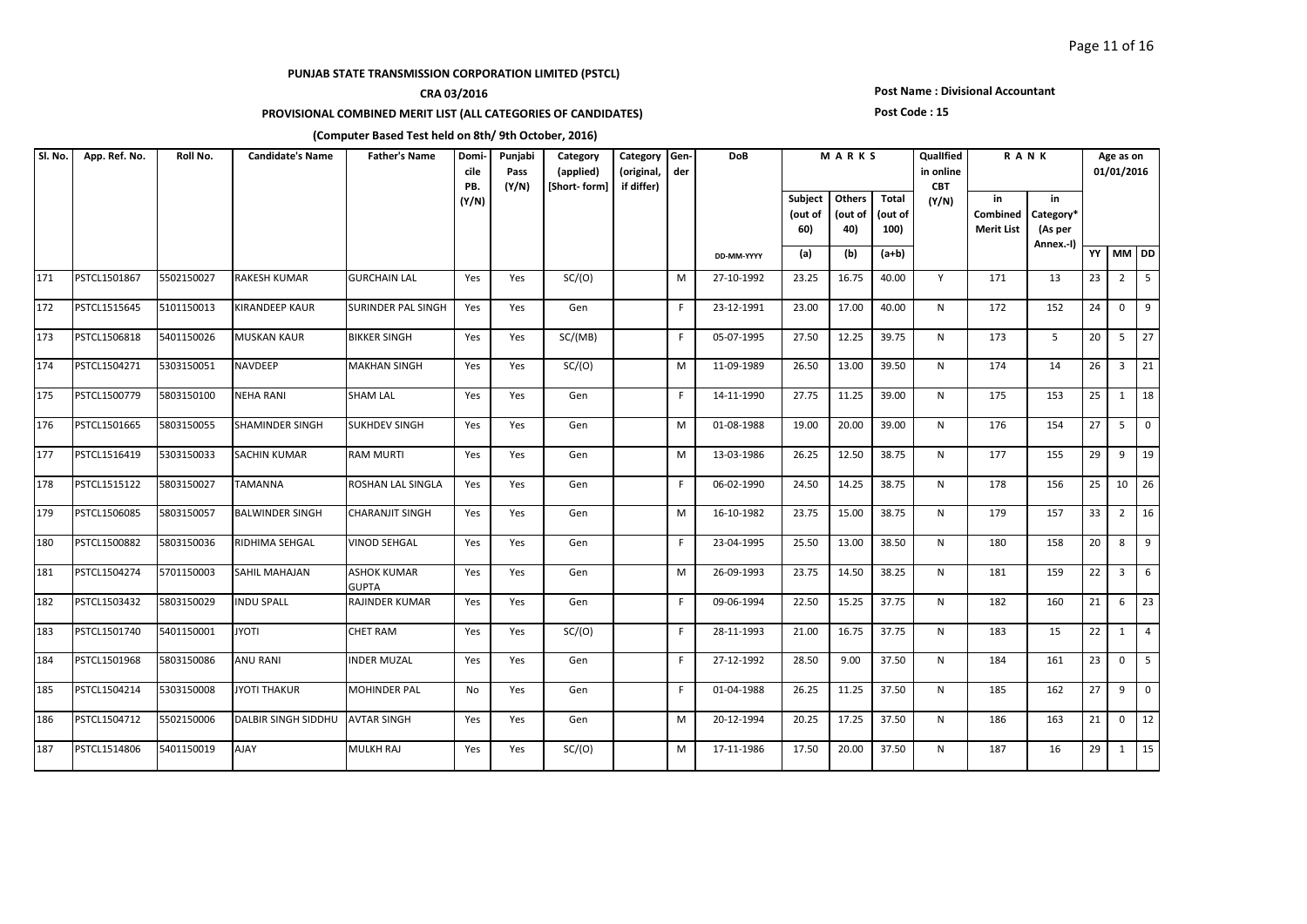## **CRA 03/2016**

### **PROVISIONAL COMBINED MERIT LIST (ALL CATEGORIES OF CANDIDATES)**

### **Post Name : Divisional Accountant**

#### **Post Code : 15**

| SI. No. | App. Ref. No. | Roll No.   | <b>Candidate's Name</b>         | <b>Father's Name</b>          | Domi-<br>cile<br>PB. | Punjabi<br>Pass<br>(Y/N) | Category<br>(applied)<br>[Short-form] | Category Gen-<br>(original,<br>if differ) | der | <b>DoB</b> |                                  | MARKS                    |                          | Qualified<br>in online<br><b>CBT</b> |                                     | <b>RANK</b>                             |    | Age as on<br>01/01/2016 |                 |
|---------|---------------|------------|---------------------------------|-------------------------------|----------------------|--------------------------|---------------------------------------|-------------------------------------------|-----|------------|----------------------------------|--------------------------|--------------------------|--------------------------------------|-------------------------------------|-----------------------------------------|----|-------------------------|-----------------|
|         |               |            |                                 |                               | (Y/N)                |                          |                                       |                                           |     |            | <b>Subject</b><br>(out of<br>60) | Others<br>(out of<br>40) | Total<br>(out of<br>100) | (Y/N)                                | in<br>Combined<br><b>Merit List</b> | in<br>Category*<br>(As per<br>Annex.-I) |    |                         |                 |
|         |               |            |                                 |                               |                      |                          |                                       |                                           |     | DD-MM-YYYY | (a)                              | (b)                      | $(a+b)$                  |                                      |                                     |                                         |    | YY MM DD                |                 |
| 188     | PSTCL1513430  | 5303150044 | <b>DIKSHA GARG</b>              | <b>RAJESH GARG</b>            | Yes                  | Yes                      | Gen                                   |                                           | F.  | 10-03-1996 | 20.00                            | 17.25                    | 37.25                    | N                                    | 188                                 | 164                                     | 19 | 9                       | $\overline{22}$ |
| 189     | PSTCL1505695  | 5303150017 | <b>SUKHMANJOT KAUR</b>          | <b>JARNAIL SINGH</b>          | Yes                  | Yes                      | SC/(O)                                |                                           | F.  | 16-09-1993 | 21.50                            | 15.50                    | 37.00                    | N                                    | 189                                 | 17                                      | 22 | $\overline{3}$          | 16              |
| 190     | PSTCL1514399  | 5803150102 | <b>GLORIA</b>                   | <b>SUBHASH CHAND</b>          | Yes                  | Yes                      | Gen                                   |                                           | F.  | 04-07-1995 | 22.25                            | 14.50                    | 36.75                    | N                                    | 190                                 | 165                                     | 20 | 5                       | 28              |
| 191     | PSTCL1507161  | 5303150048 | <b>BHAWANA SUNGAR</b>           | <b>ASHOK KUMAR</b>            | Yes                  | Yes                      | Gen                                   |                                           | F   | 22-04-1991 | 23.75                            | 12.50                    | 36.25                    | N                                    | 191                                 | 166                                     | 24 | 8                       | 10              |
| 192     | PSTCL1509430  | 5101150001 | <b>NEERAJ KUMAR</b>             | KAMAL KUMAR                   | Yes                  | Yes                      | Gen                                   |                                           | M   | 14-06-1992 | 21.25                            | 15.00                    | 36.25                    | N                                    | 192                                 | 167                                     | 23 | 6                       | 18              |
| 193     | PSTCL1500542  | 5803150030 | <b>RUBY DEVI</b>                | ROHTASH KUMAR                 | Yes                  | Yes                      | SC/(O)                                |                                           | F.  | 21-07-1989 | 18.75                            | 17.50                    | 36.25                    | N                                    | 193                                 | 18                                      | 26 | 5                       | $\vert$ 11      |
| 194     | PSTCL1511406  | 5203150018 | <b>GAGANPREET SINGH</b>         | <b>MANJINDER SINGH</b>        | Yes                  | Yes                      | PH(Ortho)                             |                                           | M   | 25-06-1992 | 18.50                            | 17.50                    | 36.00                    | N                                    | 194                                 | $\overline{2}$                          | 23 | 6                       | $\overline{7}$  |
| 195     | PSTCL1511823  | 5401150010 | <b>RAMAN GOYAL</b>              | <b>OM PRAKASH</b>             | Yes                  | Yes                      | SC/(O)                                |                                           | M   | 23-11-1992 | 25.75                            | 10.00                    | 35.75                    | N                                    | 195                                 | 19                                      | 23 | 1                       | 9               |
| 196     | PSTCL1512908  | 5101150016 | <b>MANDEEP KAUR</b>             | <b>AMARJEET SINGH</b>         | Yes                  | Yes                      | Gen                                   |                                           | F.  | 30-04-1988 | 24.25                            | 11.50                    | 35.75                    | N                                    | 196                                 | 168                                     | 27 | 8                       | $\overline{2}$  |
| 197     | PSTCL1505297  | 5303150029 | <b>ASHWINI KUMAR</b>            | <b>KRISHAN KUMAR</b>          | Yes                  | Yes                      | Gen                                   |                                           | M   | 09-11-1990 | 12.75                            | 23.00                    | 35.75                    | N                                    | 197                                 | 169                                     | 25 | 1                       | 23              |
| 198     | PSTCL1515446  | 5803150063 | <b>ROHIT GARG</b>               | LATE SH. SURINDER<br>GARG     | Yes                  | Yes                      | Gen                                   |                                           | М   | 11-11-1987 | 18.75                            | 16.50                    | 35.25                    | N                                    | 198                                 | 170                                     | 28 | $\mathbf{1}$            | 21              |
| 199     | PSTCL1511948  | 5502150030 | <b>ARSHPREET KAUR</b>           | RAVINDER SINGH                | Yes                  | Yes                      | Gen                                   |                                           | F.  | 17-09-1994 | 26.00                            | 9.00                     | 35.00                    | N                                    | 199                                 | 171                                     | 21 | $\overline{3}$          | $\overline{15}$ |
| 200     | PSTCL1510796  | 5701150004 | <b>RANJIT KUMAR</b>             | <b>SURAT SINGH</b>            | Yes                  | Yes                      | SC/(O)                                |                                           | M   | 25-02-1990 | 20.00                            | 15.00                    | 35.00                    | N                                    | 200                                 | 20                                      | 25 | 10                      | $\overline{7}$  |
| 201     | PSTCL1510129  | 5803150092 | <b>AMITA</b>                    | RAMESH KUMAR                  | Yes                  | Yes                      | Gen                                   |                                           | F.  | 21-12-1984 | 15.00                            | 20.00                    | 35.00                    | N                                    | 201                                 | 172                                     | 31 | $\mathbf{0}$            | 11              |
| 202     | PSTCL1507806  | 5502150020 | <b>SIMRANJIT SINGH</b>          | RAVINDER SINGH                | Yes                  | Yes                      | Gen                                   |                                           | M   | 29-12-1987 | 23.00                            | 11.50                    | 34.50                    | N                                    | 202                                 | 173                                     | 28 | $\Omega$                | $\overline{3}$  |
| 203     | PSTCL1514880  | 5101150002 | <b>JASKEERAT KAUR</b><br>SANDHU | <b>MALKIT SINGH</b><br>SANDHU | Yes                  | Yes                      | Gen                                   |                                           | F.  | 24-02-1992 | 19.75                            | 14.75                    | 34.50                    | $\mathsf{N}$                         | 203                                 | 174                                     | 23 | 10                      | 8               |
| 204     | PSTCL1508023  | 5401150009 | RAJNI                           | DUNI CHAND SIDHU              | Yes                  | Yes                      | SC/(O)                                |                                           | F   | 08-03-1990 | 19.75                            | 14.50                    | 34.25                    | N                                    | 204                                 | 21                                      | 25 | 9                       | 24              |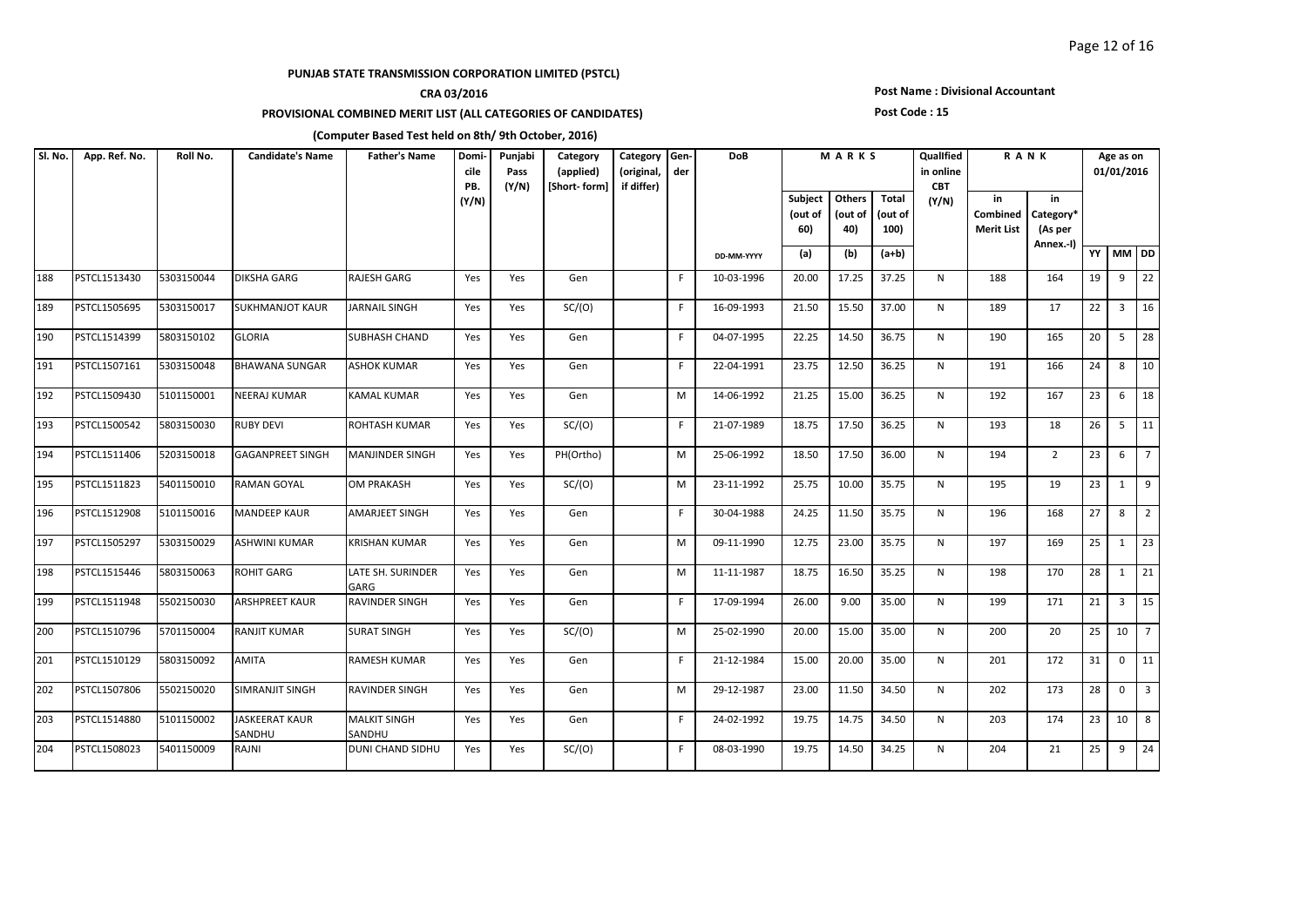## **CRA 03/2016**

### **PROVISIONAL COMBINED MERIT LIST (ALL CATEGORIES OF CANDIDATES)**

### **Post Name : Divisional Accountant**

#### **Post Code : 15**

| SI. No. | App. Ref. No. | Roll No.   | <b>Candidate's Name</b>            | <b>Father's Name</b>          | Domi-<br>cile<br>PB. | Punjabi<br>Pass<br>(Y/N) | Category<br>(applied)<br>[Short-form] | Category Gen-<br>(original,<br>if differ) | der | <b>DoB</b> |                                  |                          |                          | MARKS        |                                     | QualIfied<br>in online<br><b>CBT</b>    |    | <b>RANK</b>    | Age as on<br>01/01/2016 |  |  |
|---------|---------------|------------|------------------------------------|-------------------------------|----------------------|--------------------------|---------------------------------------|-------------------------------------------|-----|------------|----------------------------------|--------------------------|--------------------------|--------------|-------------------------------------|-----------------------------------------|----|----------------|-------------------------|--|--|
|         |               |            |                                    |                               | (Y/N)                |                          |                                       |                                           |     |            | <b>Subject</b><br>(out of<br>60) | Others<br>(out of<br>40) | Total<br>(out of<br>100) | (Y/N)        | in<br>Combined<br><b>Merit List</b> | in<br>Category*<br>(As per<br>Annex.-I) |    |                |                         |  |  |
|         |               |            |                                    |                               |                      |                          |                                       |                                           |     | DD-MM-YYYY | (a)                              | (b)                      | $(a+b)$                  |              |                                     |                                         | YY | MM DD          |                         |  |  |
| 205     | PSTCL1512306  | 5101150015 | <b>SAHILDEEP SINGH</b>             | <b>JASWINDER SINGH</b>        | Yes                  | Yes                      | Gen                                   |                                           | M   | 17-10-1991 | 21.50                            | 12.50                    | 34.00                    | N            | 205                                 | 175                                     | 24 | $\overline{2}$ | $\overline{15}$         |  |  |
| 206     | PSTCL1515628  | 5803150078 | DISHA ANEJA                        | MADAN LAL ANEJA               | Yes                  | Yes                      | Gen                                   |                                           | F   | 18-01-1995 | 17.50                            | 16.50                    | 34.00                    | N            | 206                                 | 176                                     | 20 |                | $11 \mid 14$            |  |  |
| 207     | PSTCL1507799  | 5303150039 | NAVREET KAUR BHIDER SAWINDER SINGH | <b>BHINDER</b>                | Yes                  | Yes                      | Gen                                   |                                           | F.  | 17-10-1984 | 11.00                            | 22.75                    | 33.75                    | N            | 207                                 | 177                                     | 31 | $\overline{2}$ | $\vert$ 15              |  |  |
| 208     | PSTCL1504344  | 6102150004 | <b>SUPRIYA BASSI</b>               | SHIV CHARAN BASSI             | Yes                  | Yes                      | Gen                                   |                                           | F   | 30-03-1987 | 24.00                            | 9.50                     | 33.50                    | N            | 208                                 | 178                                     | 28 | 9              | $\overline{2}$          |  |  |
| 209     | PSTCL1506015  | 5203150013 | <b>KULJEET SINGH</b>               | <b>GURJEET SINGH</b>          | Yes                  | Yes                      | Gen                                   |                                           | M   | 06-09-1989 | 20.00                            | 13.50                    | 33.50                    | N            | 209                                 | 179                                     | 26 | $\overline{3}$ | 26                      |  |  |
| 210     | PSTCL1512418  | 5101150017 | <b>ADITI PRABHAKAR</b>             | ASHWANI PRABHAKAR             | Yes                  | Yes                      | Gen                                   |                                           | F.  | 30-09-1991 | 14.50                            | 19.00                    | 33.50                    | N            | 210                                 | 180                                     | 24 | $\overline{3}$ | $\vert$ 2               |  |  |
| 211     | PSTCL1508444  | 5803150046 | <b>AMANPREET KAUR</b>              | <b>MITHU SINGH</b>            | Yes                  | Yes                      | Gen                                   |                                           | F.  | 11-11-1993 | 19.50                            | 13.50                    | 33.00                    | N            | 211                                 | 181                                     | 22 | 1              | 21                      |  |  |
| 212     | PSTCL1513717  | 5803150066 | <b>VIKRAM SINGH</b>                | <b>GURMUKH SINGH</b>          | Yes                  | Yes                      | Gen                                   |                                           | M   | 21-11-1995 | 13.75                            | 18.75                    | 32.50                    | N            | 212                                 | 182                                     | 20 | 1              | $\vert$ 11              |  |  |
| 213     | PSTCL1510094  | 5303150014 | <b>KARAN GUPTA</b>                 | <b>JAGMOHAN GUPTA</b>         | Yes                  | Yes                      | Gen                                   |                                           | M   | 10-06-1994 | 12.25                            | 20.00                    | 32.25                    | N            | 213                                 | 183                                     | 21 | 6              | $\overline{22}$         |  |  |
| 214     | PSTCL1515263  | 5101150009 | <b>MANPREET KAUR</b>               | NIRMAL SINGH                  | Yes                  | Yes                      | Gen                                   |                                           | F.  | 02-10-1992 | 16.50                            | 15.50                    | 32.00                    | N            | 214                                 | 184                                     | 23 | $\overline{2}$ | 30                      |  |  |
| 215     | PSTCL1516677  | 5401150024 | <b>GAYATRI</b>                     | HIND PAL KATYAL               | Yes                  | Yes                      | Gen                                   |                                           | F.  | 21-11-1993 | 24.50                            | 7.25                     | 31.75                    | N            | 215                                 | 185                                     | 22 | $\mathbf{1}$   | $\vert$ 11              |  |  |
| 216     | PSTCL1503612  | 5101150007 | <b>GURPREET KAUR</b>               | <b>SUKHCHAIN SINGH</b>        | Yes                  | Yes                      | Gen                                   |                                           | F.  | 21-12-1989 | 20.75                            | 11.00                    | 31.75                    | N            | 216                                 | 186                                     | 26 | $\mathbf{0}$   | 11                      |  |  |
| 217     | PSTCL1503097  | 5401150025 | <b>DEEPIKA</b>                     | TILAK RAJ                     | Yes                  | Yes                      | SC/(O)                                |                                           | F.  | 02-10-1991 | 15.75                            | 15.75                    | 31.50                    | N            | 217                                 | 22                                      | 24 | $\overline{2}$ | $ 30\rangle$            |  |  |
| 218     | PSTCL1507307  | 6001150006 | <b>AKASH DEEP SHARMA</b>           | <b>SURINDER PAL</b><br>SHARMA | Yes                  | Yes                      | Gen                                   |                                           | M   | 07-07-1991 | 12.50                            | 19.00                    | 31.50                    | N            | 218                                 | 187                                     | 24 |                | $5 \mid 25$             |  |  |
| 219     | PSTCL1501328  | 5401150027 | <b>ADITI SAINI</b>                 | PARDEEP SAINI                 | Yes                  | Yes                      | Gen                                   |                                           | F.  | 30-10-1993 | 18.50                            | 12.75                    | 31.25                    | N            | 219                                 | 188                                     | 22 | $\overline{2}$ | $\overline{2}$          |  |  |
| 220     | PSTCL1517070  | 5803150009 | <b>LATIKA BANSAL</b>               | <b>SURINDER KUMAR</b>         | Yes                  | Yes                      | Gen                                   |                                           | F.  | 21-10-1994 | 22.25                            | 8.75                     | 31.00                    | $\mathsf{N}$ | 220                                 | 189                                     | 21 | $\overline{2}$ | $\overline{11}$         |  |  |
| 221     | PSTCL1507203  | 5101150008 | <b>SONIA KUMARI</b>                | SAWINDER KUMAR                | Yes                  | Yes                      | SC/(O)                                |                                           | F.  | 16-02-1992 | 13.00                            | 17.00                    | 30.00                    | N            | 221                                 | 23                                      | 23 |                | $10 \mid 16$            |  |  |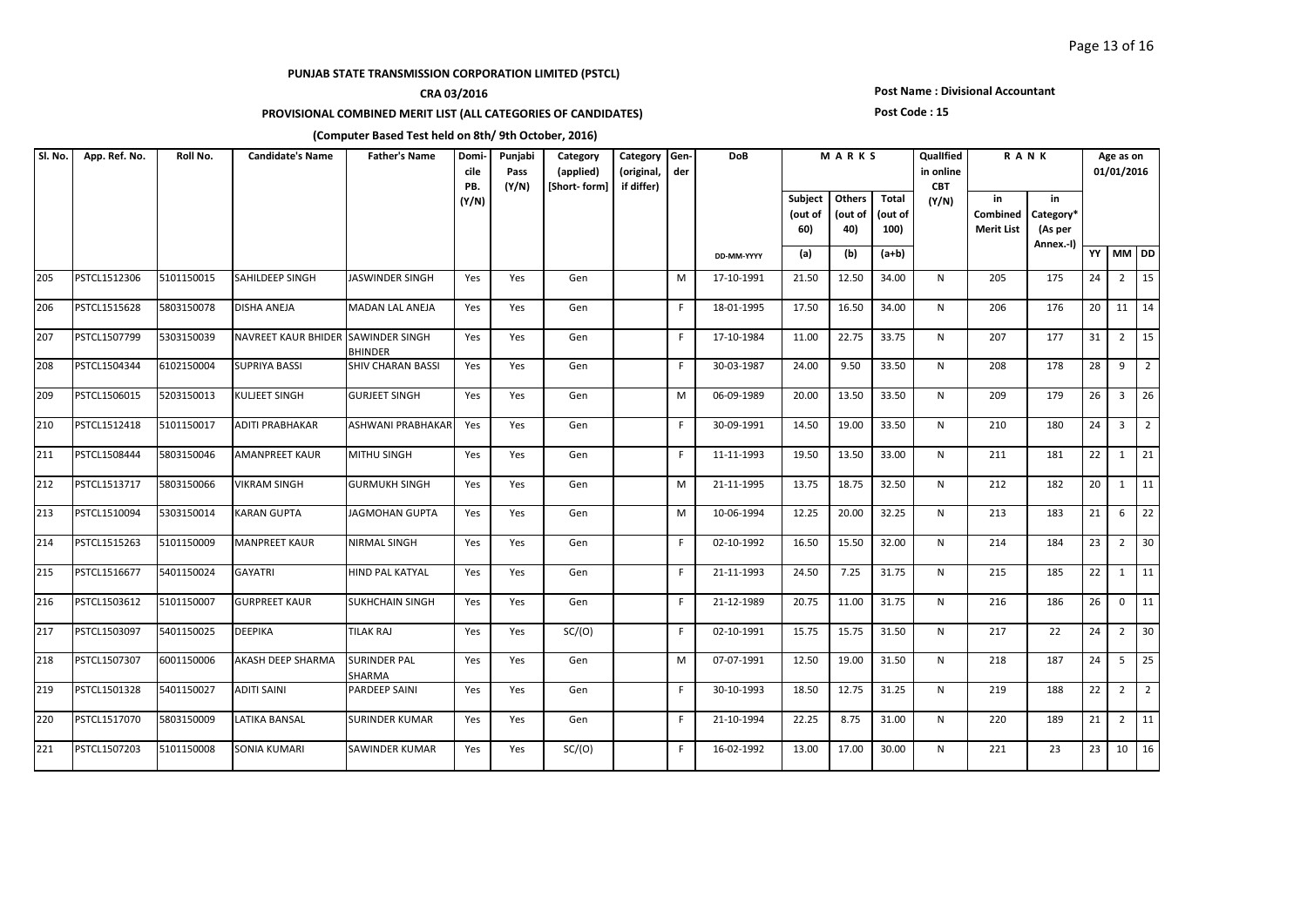## **CRA 03/2016**

### **PROVISIONAL COMBINED MERIT LIST (ALL CATEGORIES OF CANDIDATES)**

### **Post Name : Divisional Accountant**

#### **Post Code : 15**

| SI. No. | App. Ref. No. | Roll No.   | <b>Candidate's Name</b> | <b>Father's Name</b>     | Domi-<br>cile<br>PB. | Punjabi<br>Pass<br>(Y/N) | Category<br>(applied)<br>[Short-form] | Category<br>(original,<br>if differ) | Gen-<br>der | <b>DoB</b> | MARKS                     |                          |                          | Qualified<br>in online<br><b>CBT</b> | RANK                                |                                         |    | Age as on<br>01/01/2016 |                |
|---------|---------------|------------|-------------------------|--------------------------|----------------------|--------------------------|---------------------------------------|--------------------------------------|-------------|------------|---------------------------|--------------------------|--------------------------|--------------------------------------|-------------------------------------|-----------------------------------------|----|-------------------------|----------------|
|         |               |            |                         |                          | (Y/N)                |                          |                                       |                                      |             |            | Subject<br>(out of<br>60) | Others<br>(out of<br>40) | Total<br>(out of<br>100) | (Y/N)                                | in<br>Combined<br><b>Merit List</b> | in<br>Category*<br>(As per<br>Annex.-I) |    |                         |                |
|         |               |            |                         |                          |                      |                          |                                       |                                      |             | DD-MM-YYYY | (a)                       | (b)                      | $(a+b)$                  |                                      |                                     |                                         |    | YY MM DD                |                |
| 222     | PSTCL1507463  | 5803150040 | <b>PARUL SETH</b>       | <b>VIPEN SETH</b>        | Yes                  | Yes                      | Gen                                   |                                      | F.          | 31-07-1995 | 14.75                     | 15.00                    | 29.75                    | N                                    | 222                                 | 190                                     | 20 |                         | $5 \mid 1$     |
| 223     | PSTCL1506759  | 5303150036 | <b>BIMAL KUMAR</b>      | <b>RAM SUMER</b>         | No                   | Yes                      | Gen                                   | SC                                   | М           | 16-01-1989 | 10.25                     | 19.50                    | 29.75                    | N                                    | 223                                 | 191                                     | 26 |                         | $11 \mid 16$   |
| 224     | PSTCL1503751  | 5303150003 | <b>VIKRAMJIT SINGH</b>  | <b>SWARAN SINGH</b>      | Yes                  | Yes                      | SC/(O)                                |                                      | M           | 21-06-1987 | 13.25                     | 16.25                    | 29.50                    | $\mathsf{N}$                         | 224                                 | 24                                      | 28 | $6\overline{6}$         | 11             |
| 225     | PSTCL1500430  | 5303150043 | <b>NITIN ARORA</b>      | <b>MOHINDER ARORA</b>    | Yes                  | Yes                      | Gen                                   |                                      | M           | 08-04-1989 | 14.25                     | 14.75                    | 29.00                    | N                                    | 225                                 | 192                                     | 26 | 8                       | 24             |
| 226     | PSTCL1510171  | 5803150022 | <b>RAJINDER SHARMA</b>  | <b>ASHOK SHARMA</b>      | Yes                  | Yes                      | Gen                                   |                                      | F.          | 29-08-1987 | 17.50                     | 11.25                    | 28.75                    | N                                    | 226                                 | 193                                     | 28 | $\overline{4}$          | $\overline{3}$ |
| 227     | PSTCL1512793  | 5803150042 | <b>MANDEEP KAUR</b>     | KESAR SINGH              | Yes                  | Yes                      | SC/(O)                                |                                      | F.          | 12-02-1994 | 14.00                     | 14.75                    | 28.75                    | N                                    | 227                                 | 25                                      | 21 |                         | $10 \quad 20$  |
| 228     | PSTCL1507776  | 5303150022 | <b>PALAKDEEP KAUR</b>   | PRITHVI PAL SINGH        | Yes                  | Yes                      | Gen                                   |                                      | F.          | 05-06-1992 | 11.50                     | 17.25                    | 28.75                    | N                                    | 228                                 | 194                                     | 23 | 6                       | 127            |
| 229     | PSTCL1509808  | 5601150005 | <b>MANISH KUMAR</b>     | DARSHAN LAL GUPTA        | Yes                  | Yes                      | Gen                                   |                                      | M           | 09-03-1990 | 15.00                     | 13.50                    | 28.50                    | N                                    | 229                                 | 195                                     | 25 | 9                       | 23             |
| 230     | PSTCL1504210  | 5803150001 | SANDEEP                 | <b>NAMDEV</b>            | Yes                  | Yes                      | SC/(MB)                               |                                      | M           | 13-03-1994 | 15.00                     | 13.50                    | 28.50                    | N                                    | 230                                 | 6                                       | 21 | 9                       | 19             |
| 231     | PSTCL1507871  | 5303150052 | <b>MANPREET KAUR</b>    | <b>BHUPINDER SINGH</b>   | Yes                  | Yes                      | SC/(O)                                |                                      | F.          | 08-08-1993 | 18.25                     | 10.00                    | 28.25                    | N                                    | 231                                 | 26                                      | 22 |                         | $4 \mid 24$    |
| 232     | PSTCL1511411  | 5803150014 | <b>DINESH SHARMA</b>    | RAMESH SHARMA            | Yes                  | Yes                      | Gen                                   |                                      | M           | 22-09-1979 | 19.50                     | 8.50                     | 28.00                    | N                                    | 232                                 | 196                                     | 36 |                         | $3 \mid 10$    |
| 233     | PSTCL1502855  | 5303150016 | <b>KARANVIR SINGH</b>   | <b>SURINDERJIT SINGH</b> | Yes                  | Yes                      | Gen                                   |                                      | М           | 08-02-1994 | 11.50                     | 15.50                    | 27.00                    | N                                    | 233                                 | 197                                     | 21 |                         | 10 24          |
| 234     | PSTCL1515588  | 5601150006 | PRAGYA KATARIA          | AJAY KUMAR               | No                   | Yes                      | Gen                                   |                                      | F.          | 27-11-1988 | 15.00                     | 11.75                    | 26.75                    | N                                    | 234                                 | 198                                     | 27 | 1                       | 5              |
| 235     | PSTCL1503981  | 5101150004 | <b>AKASH GAURAV</b>     | <b>CHARAN DASS</b>       | Yes                  | Yes                      | SC/(MB)                               |                                      | M           | 28-03-1984 | 12.50                     | 13.75                    | 26.25                    | N                                    | 235                                 | $\overline{7}$                          | 31 | 9                       | $\vert$ 4      |
| 236     | PSTCL1508680  | 5803150011 | <b>MOKUL SHARMA</b>     | JAIMINI ASUMED           | Yes                  | Yes                      | Gen                                   |                                      | M           | 27-08-1995 | 11.25                     | 14.75                    | 26.00                    | N                                    | 236                                 | 199                                     | 20 | $\overline{4}$          | $5^{\circ}$    |
| 237     | PSTCL1506571  | 5803150023 | <b>RESHAM SINGH</b>     | RAJ SINGH                | Yes                  | Yes                      | Gen                                   |                                      | M           | 15-09-1994 | 10.00                     | 15.75                    | 25.75                    | N                                    | 237                                 | 200                                     | 21 |                         | $3 \mid 17$    |
| 238     | PSTCL1513159  | 5803150096 | <b>SAHIL KUMAR</b>      | <b>VINOD KUMAR</b>       | <b>No</b>            | Yes                      | Gen                                   |                                      | M           | 09-04-1996 | 18.00                     | 7.25                     | 25.25                    | N                                    | 238                                 | 201                                     | 19 | 8                       | 23             |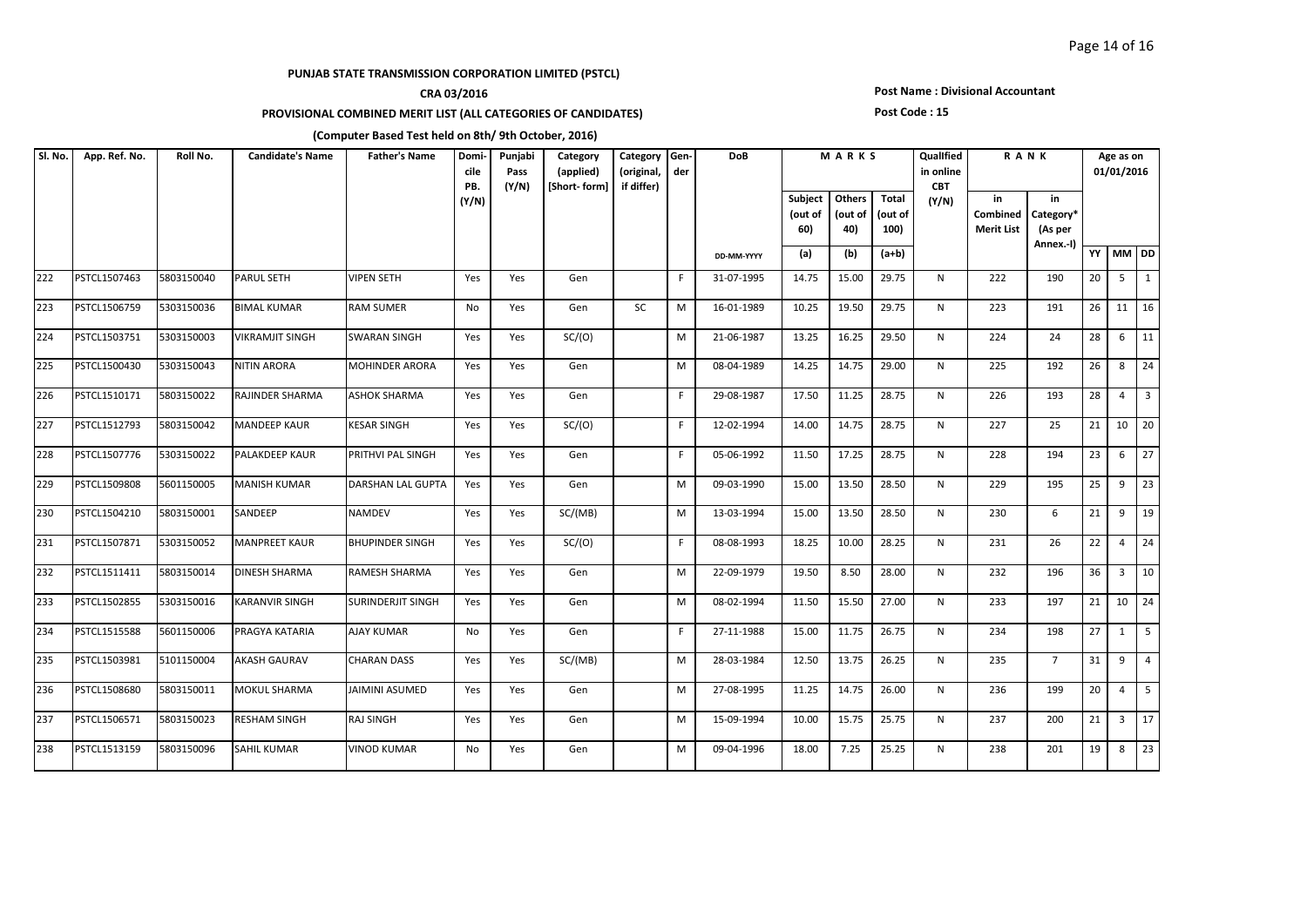## **CRA 03/2016**

### **PROVISIONAL COMBINED MERIT LIST (ALL CATEGORIES OF CANDIDATES)**

#### **Post Name : Divisional Accountant**

#### **Post Code : 15**

| SI. No. | App. Ref. No. | Roll No.   | <b>Candidate's Name</b>  | <b>Father's Name</b>            | Domi-<br>cile<br>PB. | Punjabi<br>Pass<br>(Y/N) | Category<br>(applied)<br>[Short-form] | Category<br>(original,<br>if differ) | Gen-<br>der | <b>DoB</b> |                           | MARKS                    |                          |       |                                            | Qualified<br>in online<br><b>CBT</b>    | <b>RANK</b> |                         |                   | Age as on<br>01/01/2016 |  |
|---------|---------------|------------|--------------------------|---------------------------------|----------------------|--------------------------|---------------------------------------|--------------------------------------|-------------|------------|---------------------------|--------------------------|--------------------------|-------|--------------------------------------------|-----------------------------------------|-------------|-------------------------|-------------------|-------------------------|--|
|         |               |            |                          |                                 | (Y/N)                |                          |                                       |                                      |             |            | Subject<br>(out of<br>60) | Others<br>(out of<br>40) | Total<br>(out of<br>100) | (Y/N) | in<br><b>Combined</b><br><b>Merit List</b> | in<br>Category*<br>(As per<br>Annex.-I) |             |                         |                   |                         |  |
|         |               |            |                          |                                 |                      |                          |                                       |                                      |             | DD-MM-YYYY | (a)                       | (b)                      | $(a+b)$                  |       |                                            |                                         |             | YY MM DD                |                   |                         |  |
| 239     | PSTCL1514631  | 5502150005 | <b>GURPREET SINGH</b>    | SURINDER SINGH                  | Yes                  | Yes                      | SC/(O)                                |                                      | M           | 18-08-1992 | 12.25                     | 12.75                    | 25.00                    | N     | 239                                        | 27                                      | 23          |                         | $4 \overline{14}$ |                         |  |
| 240     | PSTCL1516127  | 5401150023 | SHIVALI CHOUDHARY        | DES RAJ                         | Yes                  | Yes                      | Gen                                   |                                      | F.          | 17-01-1993 | 7.50                      | 17.25                    | 24.75                    | N     | 240                                        | 202                                     | 22          |                         | $11 \mid 15$      |                         |  |
| 241     | PSTCL1504678  | 5401150030 | <b>NAVDEEP NARULA</b>    | RAMESH NARULA                   | Yes                  | Yes                      | Gen                                   |                                      | м           | 15-09-1988 | 15.75                     | 8.75                     | 24.50                    | N     | 241                                        | 203                                     | 27          | $\overline{\mathbf{3}}$ | 17                |                         |  |
| 242     | PSTCL1503258  | 5401150029 | <b>GAURAV THAKUR</b>     | <b>SUNIL THAKUR</b>             | Yes                  | Yes                      | Gen                                   |                                      | M           | 04-08-1991 | 11.50                     | 12.75                    | 24.25                    | N     | 242                                        | 204                                     | 24          | $\overline{4}$          | 28                |                         |  |
| 243     | PSTCL1509793  | 5502150014 | <b>BINDU SHARMA</b>      | <b>VINOD KUMAR</b>              | Yes                  | Yes                      | Gen                                   |                                      | F           | 26-01-1993 | 8.50                      | 15.75                    | 24.25                    | N     | 243                                        | 205                                     | 22          |                         | $11 \mid 6$       |                         |  |
| 244     | PSTCL1506862  | 5803150032 | YADWINDER SINGH<br>PANNU | <b>HARBHAJAN SINGH</b><br>PANNU | Yes                  | Yes                      | Gen                                   |                                      | M           | 08-05-1988 | 11.00                     | 13.00                    | 24.00                    | N     | 244                                        | 206                                     | 27          |                         | $7 \mid 24$       |                         |  |
| 245     | PSTCL1504618  | 5803150076 | <b>ANJALI TIWARI</b>     | HARISH TIWARI                   | Yes                  | Yes                      | Gen                                   |                                      | F.          | 27-01-1996 | 20.00                     | 3.75                     | 23.75                    | N     | 245                                        | 207                                     | 19          |                         | $11 \mid 5$       |                         |  |
| 246     | PSTCL1511921  | 5803150016 | <b>HARJOT KAUR</b>       | INDERPAL SINGH                  | Yes                  | Yes                      | Gen                                   |                                      | F.          | 20-09-1993 | 17.00                     | 6.50                     | 23.50                    | N     | 246                                        | 208                                     | 22          | $\overline{3}$          | $\vert$ 12        |                         |  |
| 247     | PSTCL1508275  | 5203150017 | <b>CHARANPREET KAUR</b>  | NIRENDRA SINGH                  | Yes                  | Yes                      | SC/(MB)                               |                                      | F.          | 01-11-1988 | 16.25                     | 7.25                     | 23.50                    | N     | 247                                        | 8                                       | 27          | $\overline{2}$          | $\overline{0}$    |                         |  |
| 248     | PSTCL1508339  | 5601150007 | GAGANDEEP                | <b>SHAM LAL</b>                 | No                   | Yes                      | Gen                                   |                                      | M           | 12-01-1990 | 16.25                     | 7.00                     | 23.25                    | N     | 248                                        | 209                                     | 25          |                         | $11 \mid 20$      |                         |  |
| 249     | PSTCL1513957  | 5502150025 | <b>HARPREET KAUR</b>     | AMARJIT SINGH                   | Yes                  | Yes                      | Gen                                   |                                      | F.          | 24-04-1990 | 12.25                     | 10.75                    | 23.00                    | N     | 249                                        | 210                                     | 25          | 8                       | $\vert$ 8         |                         |  |
| 250     | PSTCL1501565  | 5401150018 | SUNAINA                  | <b>GULSHAN KUMAR</b>            | Yes                  | Yes                      | Gen                                   |                                      | F.          | 03-07-1993 | 13.75                     | 9.00                     | 22.75                    | N     | 250                                        | 211                                     | 22          |                         | $5 \mid 29$       |                         |  |
| 251     | PSTCL1513635  | 6001150003 | YASH PAL                 | <b>RAM PAL</b>                  | Yes                  | Yes                      | SC/(O)                                |                                      | M           | 14-07-1981 | 18.00                     | 4.50                     | 22.50                    | N     | 251                                        | 28                                      | 34          | 5 <sup>5</sup>          | <b>18</b>         |                         |  |
| 252     | PSTCL1507495  | 5502150019 | <b>BALWINDER SINGH</b>   | SARWAN SINGH                    | Yes                  | Yes                      | SC/(MB)                               |                                      | м           | 01-07-1988 | 13.25                     | 9.25                     | 22.50                    | N     | 252                                        | 9                                       | 27          | 6                       | $\overline{0}$    |                         |  |
| 253     | PSTCL1508652  | 5803150031 | SHIVANI CHOPRA           | OM PARKASH CHOPRA               | Yes                  | Yes                      | SC/(O)                                |                                      | F.          | 20-09-1995 | 9.50                      | 12.75                    | 22.25                    | N     | 253                                        | 29                                      | 20          | $\overline{3}$          | 12                |                         |  |
| 254     | PSTCL1505366  | 5203150021 | <b>HARPREET SINGH</b>    | <b>GURNAIB SINGH</b>            | Yes                  | Yes                      | SC/(MB)                               |                                      | м           | 25-06-1988 | 11.50                     | 10.50                    | 22.00                    | N     | 254                                        | 10                                      | 27          | 6                       | $\overline{7}$    |                         |  |
| 255     | PSTCL1513963  | 5803150041 | <b>PRABHJOT KAUR</b>     | NDERJEET SINGH                  | Yes                  | Yes                      | SC/(O)                                |                                      | F           | 13-01-1994 | 9.00                      | 13.00                    | 22.00                    | N     | 255                                        | 30                                      | 21          |                         | $11 \mid 19$      |                         |  |